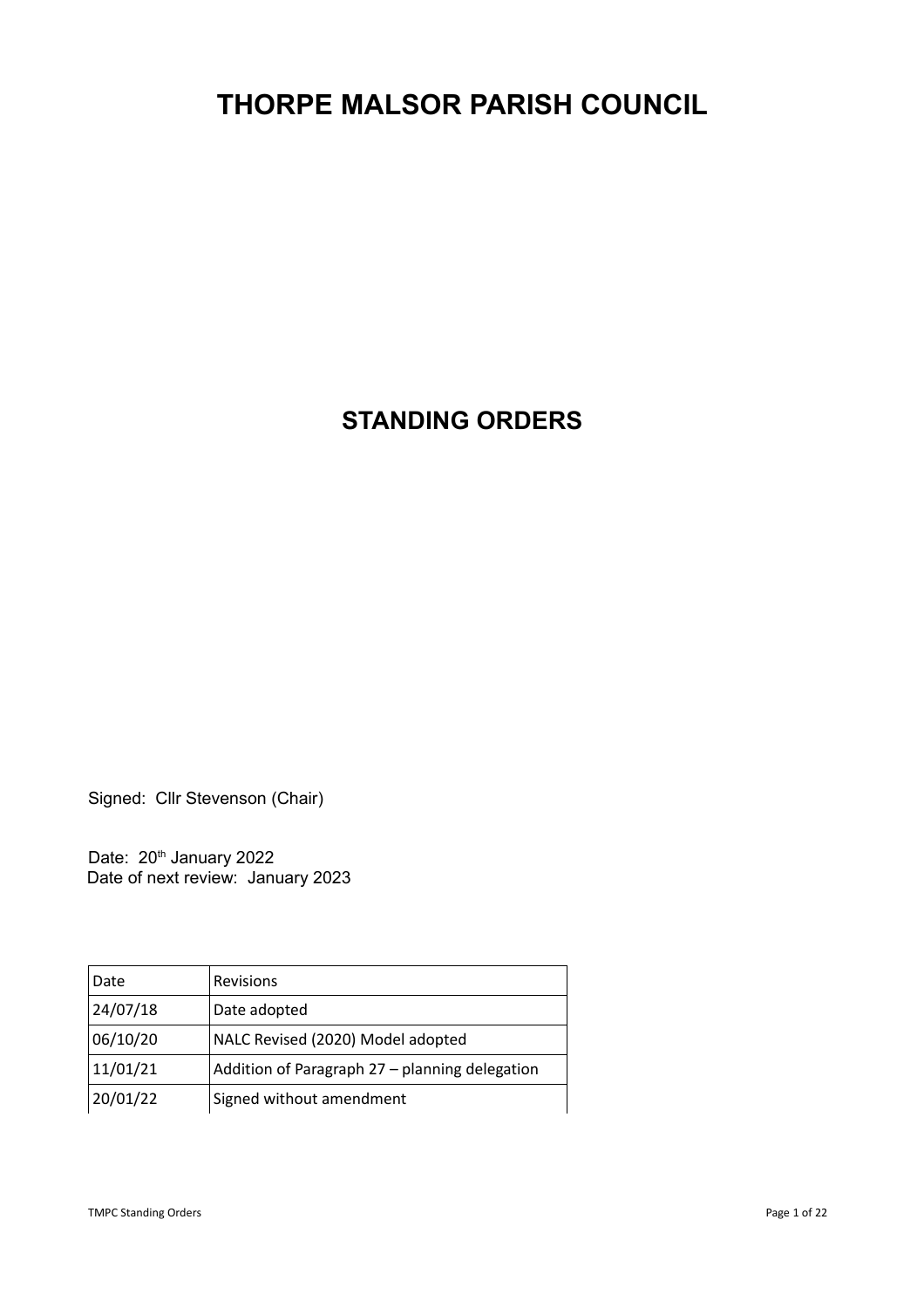# **Model Standing Orders 2018 for England (Revised 2020)**

© NALC 2020. All rights are reserved. No part of this publication may be reproduced or used for commercial purposes without the written permission of NALC save that councils in membership of NALC have permission to edit and use the model standing orders in this publication for their governance purposes.

| Introduction                                                                           |    |
|----------------------------------------------------------------------------------------|----|
| 1. Rules of debate at meetings                                                         |    |
| 2. Disorderly conduct at meetings                                                      |    |
| 3. Meetings generally                                                                  |    |
| 4. Committees and sub-committees                                                       |    |
| 5. Ordinary council meetings                                                           |    |
| 6. Exraordinary meetings of the council and committees                                 |    |
| 7. Previous resolutions                                                                |    |
| 8. Voting on appointments                                                              | 11 |
| 9. Motions for a meeting that require written notice to be given to the proper officer | 11 |
| 10. Motions at a meeting that do not require written notice                            | 13 |
| 11. Management of information                                                          | 14 |
| 12. Draft minutes                                                                      | 14 |
| 13. Code of conduct and dispensations                                                  | 15 |
| 14. Code of conduct complaints                                                         | 16 |
| 15. Proper officer                                                                     | 16 |
| 16. Responsible financial officer                                                      | 18 |
| 17. Accounts and accounting statements                                                 | 18 |
| 18. Financial controls and procurement                                                 | 19 |
| 19. Handling staff matters                                                             | 20 |
| 20. Responsibilities to provide information                                            | 21 |
| 21. Responsibilities under data protection legislation                                 | 21 |
| 22. Relations with the press/media                                                     | 21 |
| 23. Execution and sealing of legal deeds                                               | 22 |
| 24. Communicating with district and county or unitary councillors                      | 22 |
| 25. Restrictions on councillor activities                                              |    |
| 26. Standing orders generally                                                          | 22 |
| 27. Delegation of response to planning applications (addition to model orders)         | 22 |

**Page**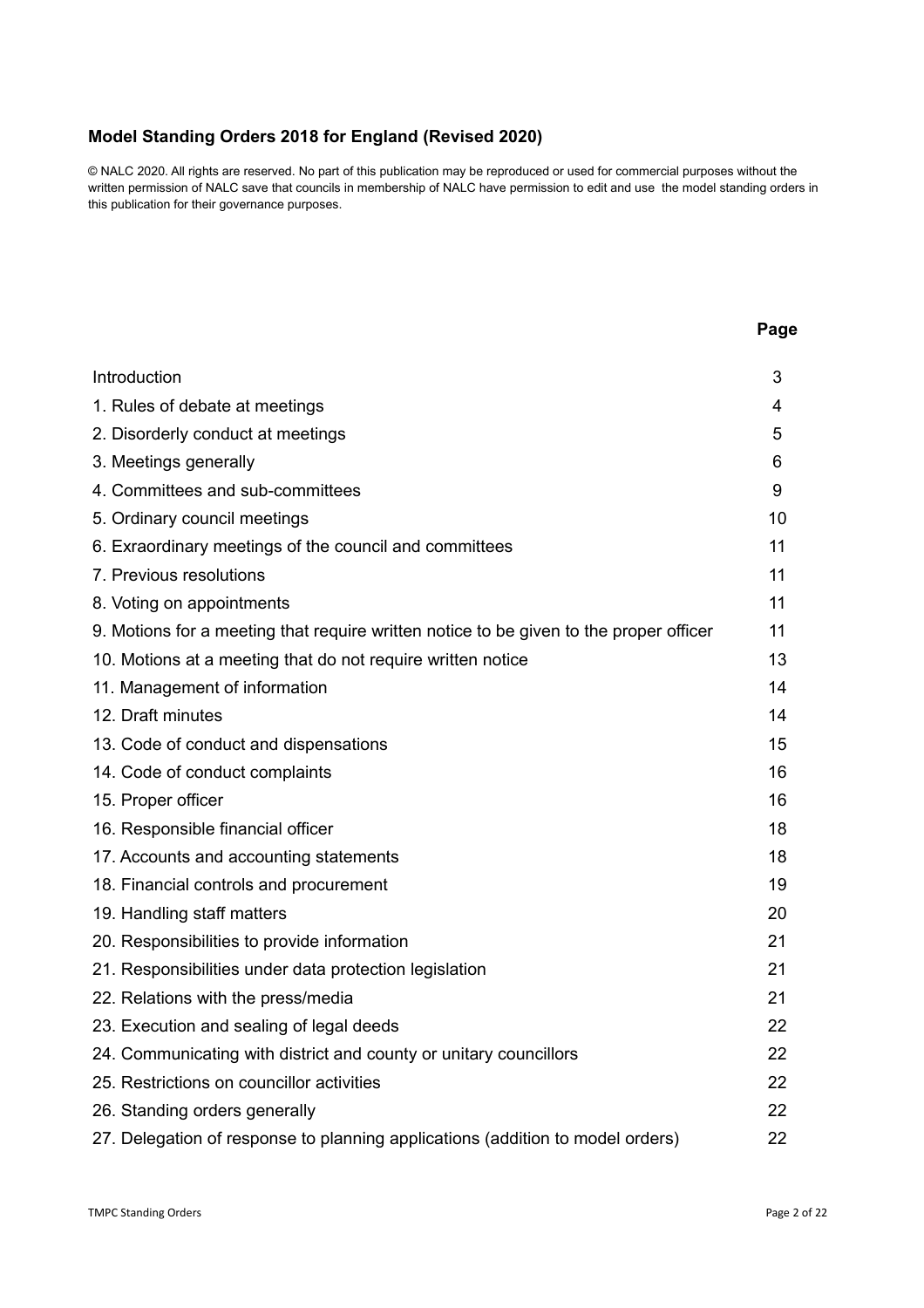## **INTRODUCTION**

These model standing orders update the National Association of Local Council (NALC) model standing orders contained in "Local Councils Explained" by Meera Tharmarajah (© 2013 NALC). This publication contains new model standing orders which reference new legislation introduced after 2013 when the last model standing orders were published.

#### **How to use model standing orders**

Standing orders are the written rules of a local council. Standing orders are essential to regulate the proceedings of a meeting. A council may also use standing orders to confirm or refer to various internal organisational and administrative arrangements. The standing orders of a council are not the same as the policies of a council but standing orders may refer to them.

Local councils operate within a wide statutory framework. NALC model standing orders incorporate and reference many statutory requirements to which councils are subject. It is not possible for the model standing orders to contain or reference all the statutory or legal requirements which apply to local councils. For example, it is not practical for model standing orders to document all obligations under data protection legislation. The statutory requirements to which a council is subject apply whether or not they are incorporated in a council's standing orders.

The model standing orders do not include model financial regulations. Financial regulations are standing orders to regulate and control the financial affairs and accounting procedures of a local council. The financial regulations, as opposed to the standing orders of a council, include most of the requirements relevant to the council's Responsible Financial Officer. Model financial regulations are available to councils in membership of NALC.

# **Drafting notes**

Model standing orders that are in bold type contain legal and statutory requirements. It is recommended that councils adopt them without changing them or their meaning. Model standing orders not in bold are designed to help councils operate effectively but they do not contain statutory requirements so they may be adopted as drafted or amended to suit a council's needs. It is NALC's view that all model standing orders will generally be suitable for councils.

For convenience, the word "councillor" is used in model standing orders and, unless the context suggests otherwise, includes a non-councillor with or without voting rights.

A model standing order that includes brackets like this '( )' requires information to be inserted by a council. A model standing order that includes brackets like this '[ ]' and the term 'OR' provides alternative options for a council to choose from when determining standing orders.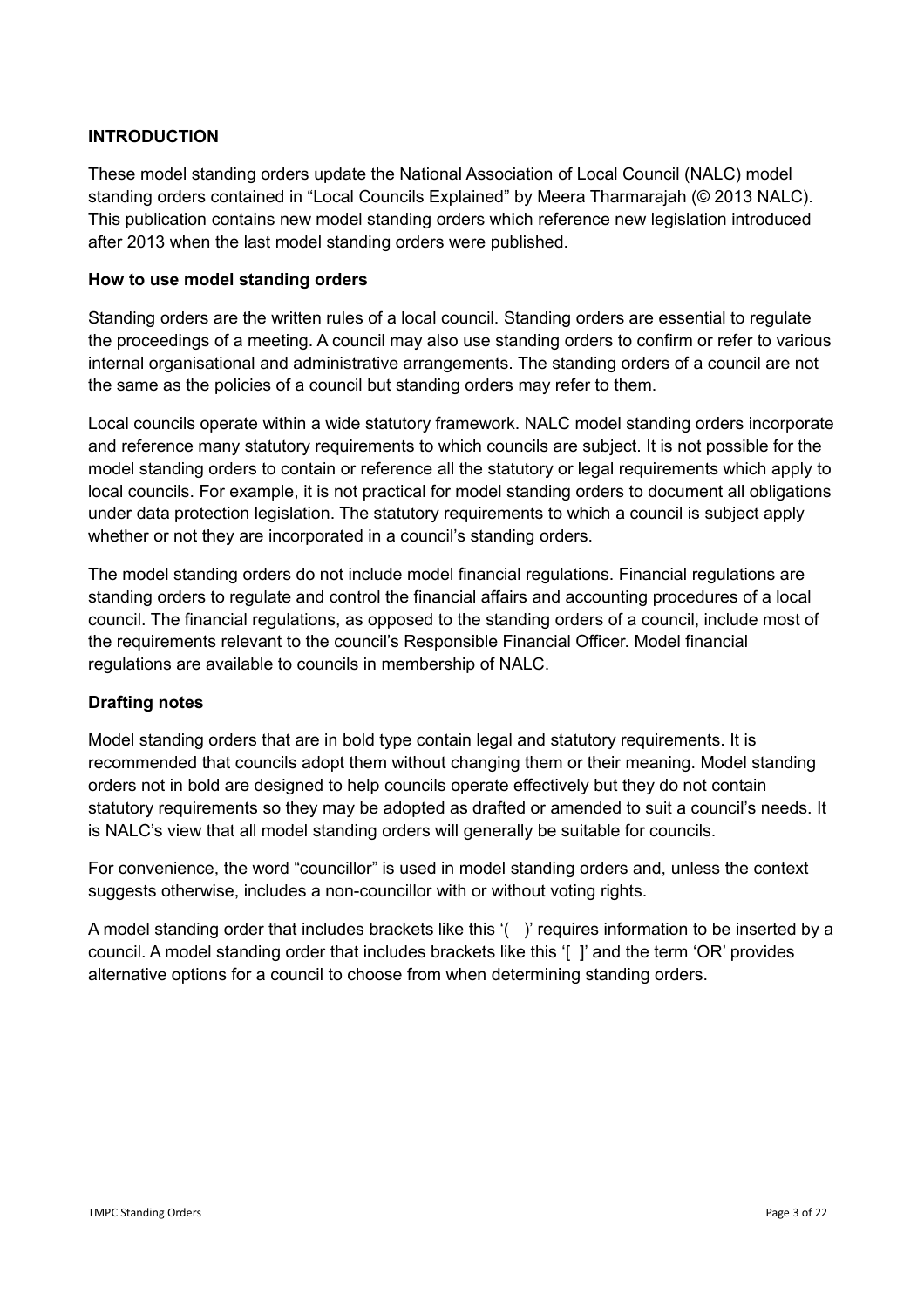## **1. RULES OF DEBATE AT MEETINGS**

- a Motions on the agenda shall be considered in the order that they appear unless the order is changed at the discretion of the chairman of the meeting.
- b A motion (including an amendment) shall not be progressed unless it has been moved and seconded.
- c A motion on the agenda that is not moved by its proposer may be treated by the chairman of the meeting as withdrawn.
- d If a motion (including an amendment) has been seconded, it may be withdrawn by the proposer only with the consent of the seconder and the meeting.
- e An amendment is a proposal to remove or add words to a motion. It shall not negate the motion.
- f If an amendment to the original motion is carried, the original motion (as amended) becomes the substantive motion upon which further amendment(s) may be moved.
- g An amendment shall not be considered unless early verbal notice of it is given at the meeting and, if requested by the chairman of the meeting, is expressed in writing to the chairman.
- h A councillor may move an amendment to his own motion if agreed by the meeting. If a motion has already been seconded, the amendment shall be with the consent of the seconder and the meeting.
- i If there is more than one amendment to an original or substantive motion, the amendments shall be moved in the order directed by the chairman of the meeting.
- j Subject to standing order 1(k), only one amendment shall be moved and debated at a time, the order of which shall be directed by the chairman of the meeting.
- k One or more amendments may be discussed together if the chairman of the meeting considers this expedient but each amendment shall be voted upon separately.
- l A councillor may not move more than one amendment to an original or substantive motion.
- m The mover of an amendment has no right of reply at the end of debate on it.
- n Where a series of amendments to an original motion are carried, the mover of the original motion shall have a right of reply either at the end of debate on the first amendment or at the very end of debate on the final substantive motion immediately before it is put to the vote.
- o Unless permitted by the chairman of the meeting, a councillor may speak once in the debate on a motion except:
	- i. to speak on an amendment moved by another councillor;
	- ii. to move or speak on another amendment if the motion has been amended since he last spoke;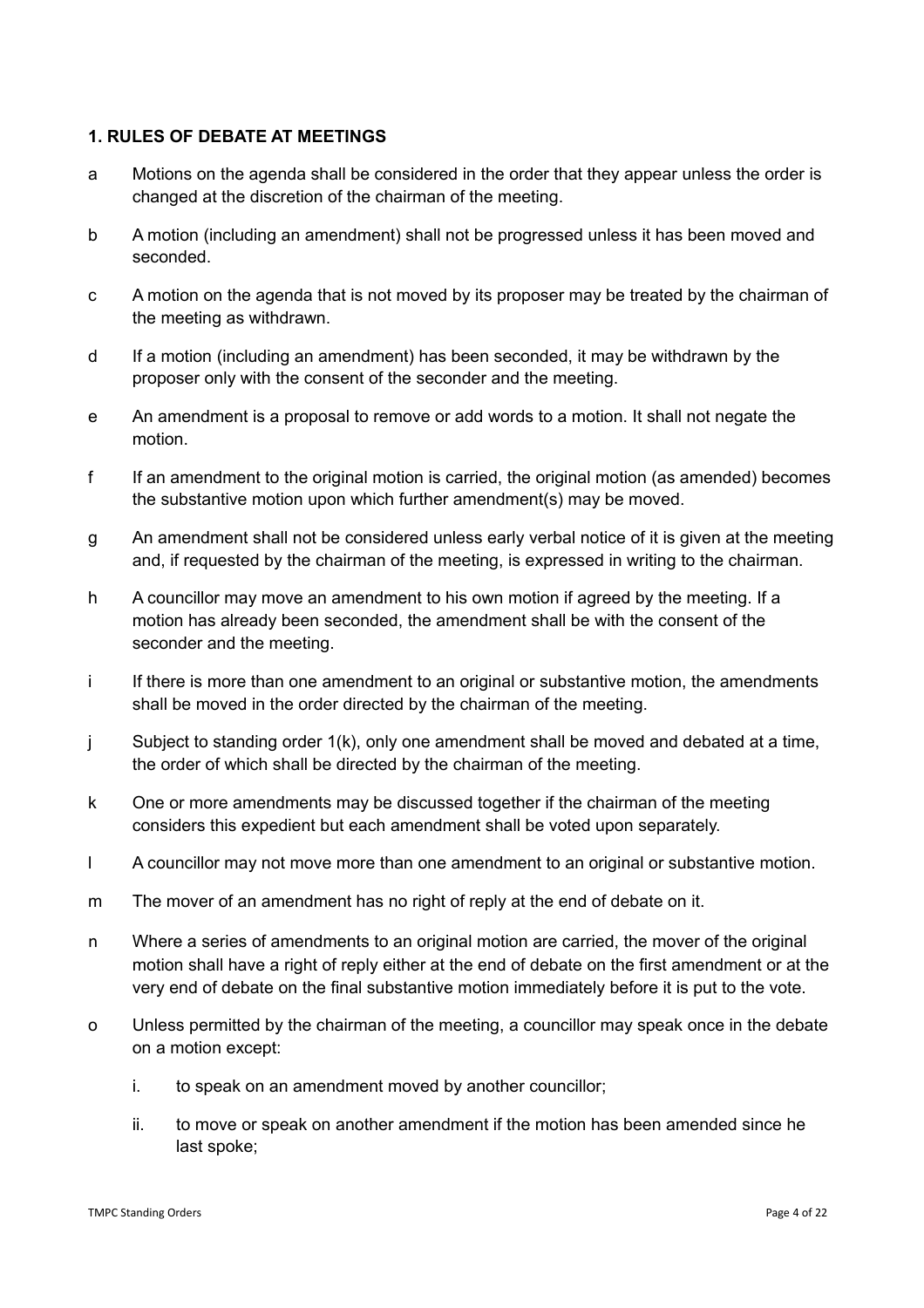- iii. to make a point of order;
- iv. to give a personal explanation; or
- v. to exercise a right of reply.
- p During the debate on a motion, a councillor may interrupt only on a point of order or a personal explanation and the councillor who was interrupted shall stop speaking. A councillor raising a point of order shall identify the standing order which he considers has been breached or specify the other irregularity in the proceedings of the meeting he is concerned by.
- q A point of order shall be decided by the chairman of the meeting and his decision shall be final.
- r When a motion is under debate, no other motion shall be moved except:
	- i. to amend the motion;
	- ii. to proceed to the next business;
	- iii. to adjourn the debate;
	- iv. to put the motion to a vote;
	- v. to ask a person to be no longer heard or to leave the meeting;
	- vi. to refer a motion to a committee or sub-committee for consideration;
	- vii. to exclude the public and press;
	- viii. to adjourn the meeting; or
	- ix. to suspend particular standing order(s) excepting those which reflect mandatory statutory or legal requirements.
- s Before an original or substantive motion is put to the vote, the chairman of the meeting shall be satisfied that the motion has been sufficiently debated and that the mover of the motion under debate has exercised or waived his right of reply.
- t Excluding motions moved under standing order 1(r), the contributions or speeches by a councillor shall relate only to the motion under discussion and shall not exceed 5 minutes without the consent of the chairman of the meeting.

# **2. DISORDERLY CONDUCT AT MEETINGS**

- a. No person shall obstruct the transaction of business at a meeting or behave offensively or improperly. If this standing order is ignored, the chairman of the meeting shall request such person(s) to moderate or improve their conduct.
- b. If person(s) disregard the request of the chairman of the meeting to moderate or improve their conduct, any councillor or the chairman of the meeting may move that the person be no longer heard or be excluded from the meeting. The motion, if seconded, shall be put to the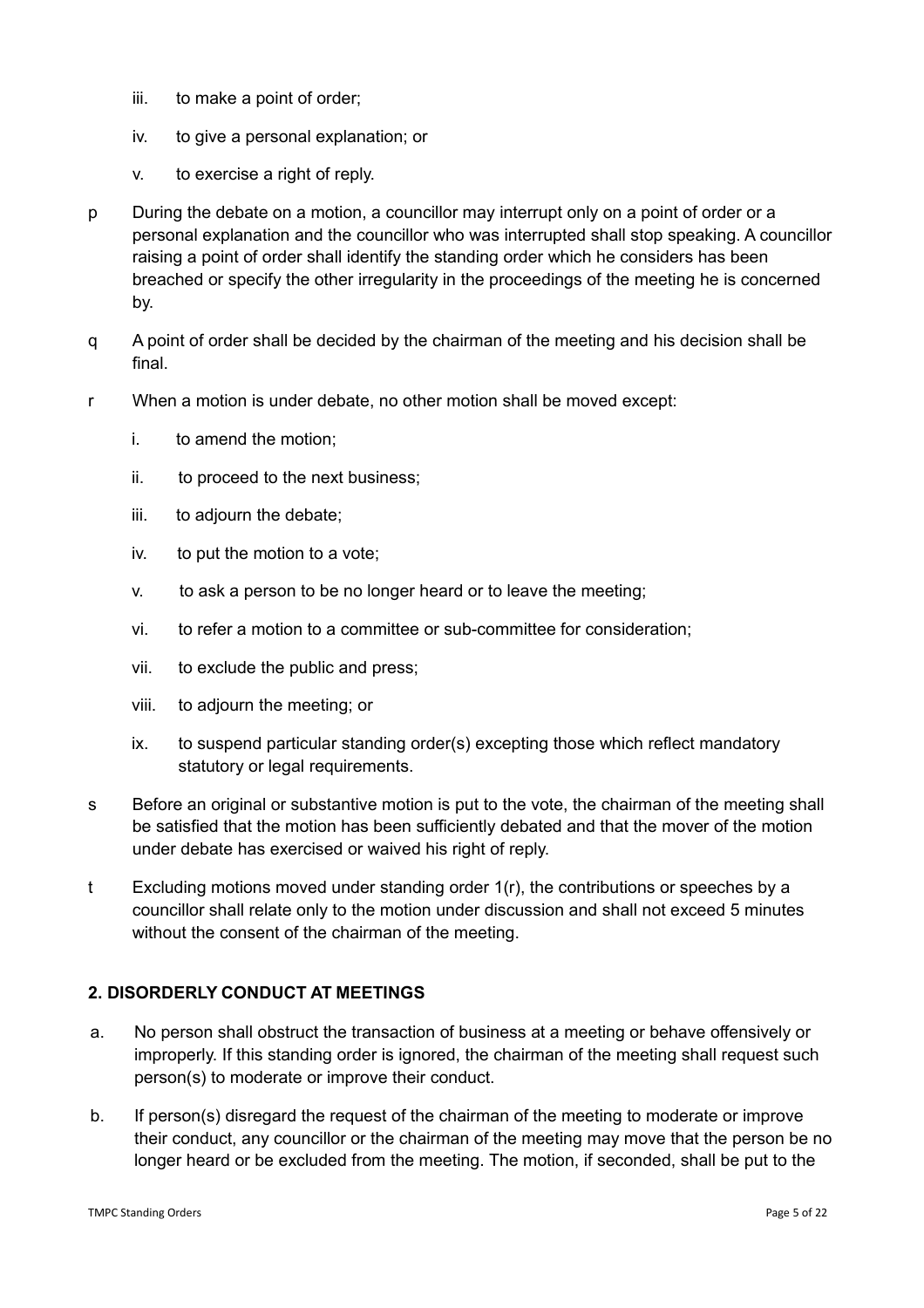vote without discussion.

c. If a resolution made under standing order 2(b) is ignored, the chairman of the meeting may take further reasonable steps to restore order or to progress the meeting. This may include temporarily suspending or closing the meeting.

## **3. MEETINGS GENERALLY**

Full Council meetings Committee meetings

- a **Meetings shall not take place in premises which at the time of the meeting are used for the supply of alcohol, unless no other premises are available free of charge or at a reasonable cost.**
- b **The minimum three clear days for notice of a meeting does not include the day on which notice was issued, the day of the meeting, a Sunday, a day of the Christmas break, a day of the Easter break or of a bank holiday or a day appointed for public thanksgiving or mourning.**
- ● c **The minimum three clear days' public notice for a meeting does not include the day on which the notice was issued or the day of the meeting unless the meeting is convened at shorter notice.**
- ● d **Meetings shall be open to the public unless their presence is prejudicial to the public interest by reason of the confidential nature of the business to be transacted or for other special reasons. The public's exclusion from part or all of a meeting shall be by a resolution which shall give reasons for the public's exclusion.**
	- e Members of the public may make representations, answer questions and give evidence at a meeting which they are entitled to attend in respect of the business on the agenda.
	- f The period of time designated for public participation at a meeting in accordance with standing order 3(e) shall not exceed 30 minutes unless directed by the chairman of the meeting.
	- g Subject to standing order 3(f), a member of the public shall not speak for more than 5 minutes.
	- h In accordance with standing order  $3(e)$ , a question shall not require a response at the meeting nor start a debate on the question. The chairman of the meeting may direct that a written or oral response be given.
	- i A person shall raise his hand when requesting to speak and stand when speaking (except when a person has a disability or is likely to suffer discomfort). The chairman of the meeting may at any time permit a person to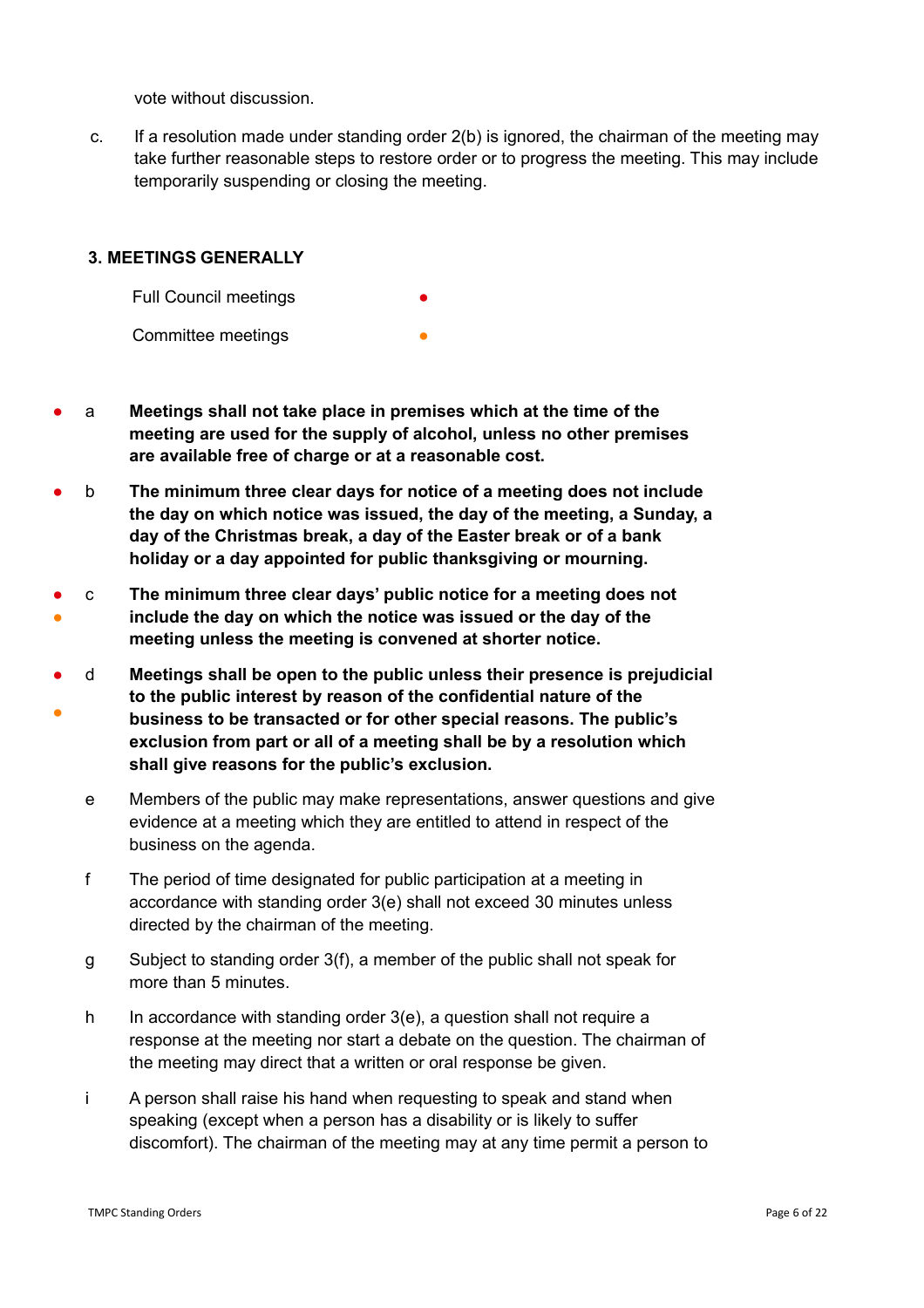be seated when speaking.

- j A person who speaks at a meeting shall direct his comments to the chairman of the meeting.
- k Only one person is permitted to speak at a time. If more than one person wants to speak, the chairman of the meeting shall direct the order of speaking.
- ● l **Subject to standing order 3(m), a person who attends a meeting is permitted to report on the meeting whilst the meeting is open to the public. To "report" means to film, photograph, make an audio recording of meeting proceedings, use any other means for enabling persons not present to see or hear the meeting as it takes place or later or to report or to provide oral or written commentary about the meeting so that the report or commentary is available as the meeting takes place or later to persons not present.**
- ● m **A person present at a meeting may not provide an oral report or oral commentary about a meeting as it takes place without permission.**
- ● n **The press shall be provided with reasonable facilities for the taking of their report of all or part of a meeting at which they are entitled to be present.**
- o **Subject to standing orders which indicate otherwise, anything authorised or required to be done by, to or before the Chairman of the Council may in his absence be done by, to or before the Vice-Chairman of the Council (if there is one).**
- p **The Chairman of the Council, if present, shall preside at a meeting. If the Chairman is absent from a meeting, the Vice-Chairman of the Council (if there is one) if present, shall preside. If both the Chairman and the Vice-Chairman are absent from a meeting, a councillor as chosen by the councillors present at the meeting shall preside at the meeting.**
- ● q **Subject to a meeting being quorate, all questions at a meeting shall be decided by a majority of the councillors and non-councillors with voting rights present and voting.**
- ● r **The chairman of a meeting may give an original vote on any matter put to the vote, and in the case of an equality of votes may exercise his casting vote whether or not he gave an original vote.**

*See standing orders 5(h) and (i) for the different rules that apply in the election of the Chairman of the Council at the annual meeting of the Council.*

● s **Unless standing orders provide otherwise, voting on a question shall be by a show of hands. At the request of a councillor, the voting on any question shall be recorded so as to show whether each councillor present and voting gave his vote for or against that question.** Such a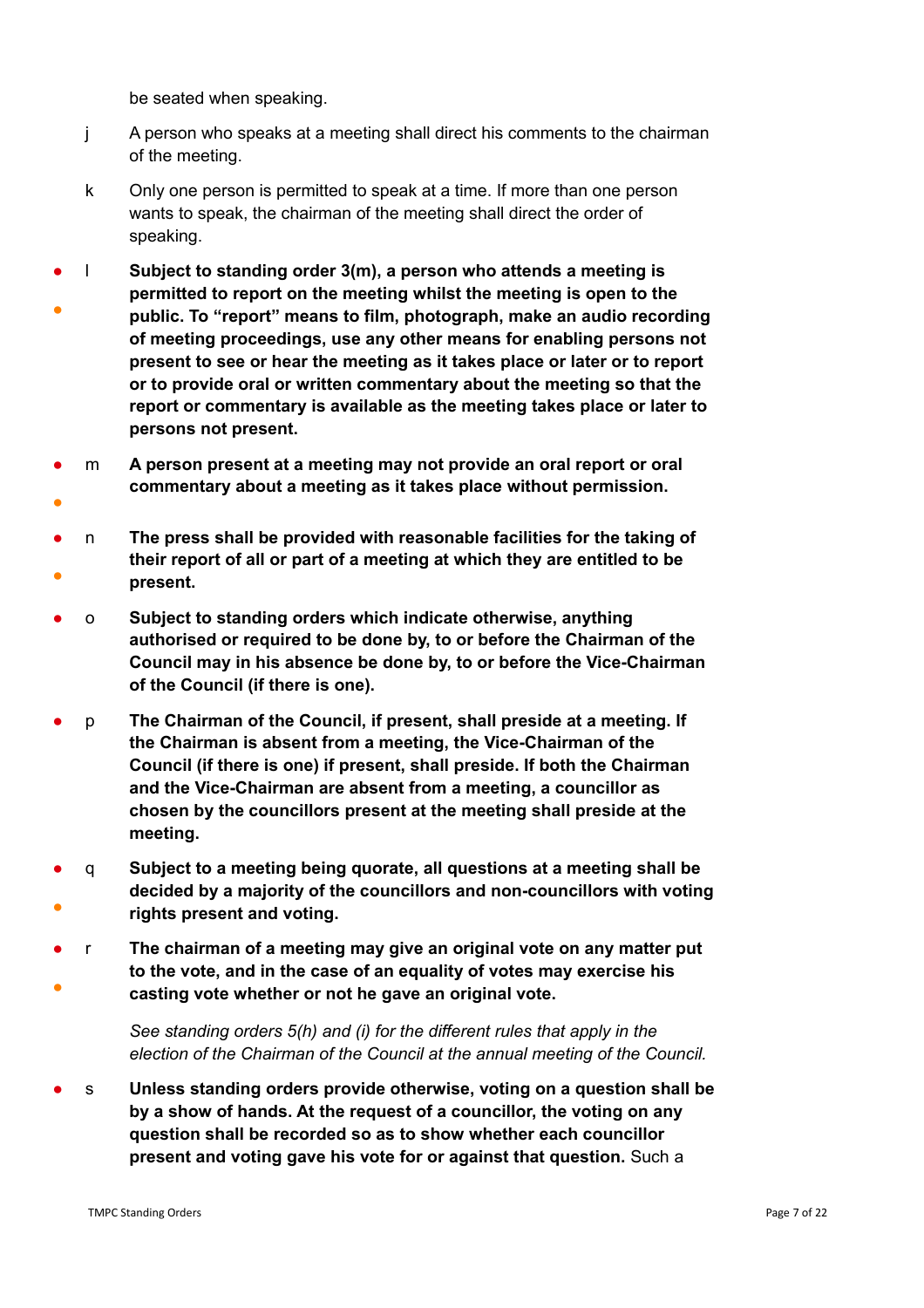request shall be made before moving on to the next item of business on the agenda.

- t The minutes of a meeting shall include an accurate record of the following:
	- i. the time and place of the meeting;
	- ii. the names of councillors who are present and the names of councillors who are absent;
	- iii. interests that have been declared by councillors and non-councillors with voting rights;
	- iv. the grant of dispensations (if any) to councillors and non-councillors with voting rights;
	- v. whether a councillor or non-councillor with voting rights left the meeting when matters that they held interests in were being considered;
	- vi. if there was a public participation session; and
	- vii. the resolutions made.
- ● u **A councillor or a non-councillor with voting rights who has a disclosable pecuniary interest or another interest as set out in the Council's code of conduct in a matter being considered at a meeting is subject to statutory limitations or restrictions under the code on his right to participate and vote on that matter.**
- v **No business may be transacted at a meeting unless at least one-third of the whole number of members of the Council are present and in no case shall the quorum of a meeting be less than three.**

*See standing order 4d(viii) for the quorum of a committee or sub-committee meeting.* 

- ● w **If a meeting is or becomes inquorate no business shall be transacted and the meeting shall be closed. The business on the agenda for the meeting shall be adjourned to another meeting.** 
	- x A meeting shall not exceed a period of 2 hours.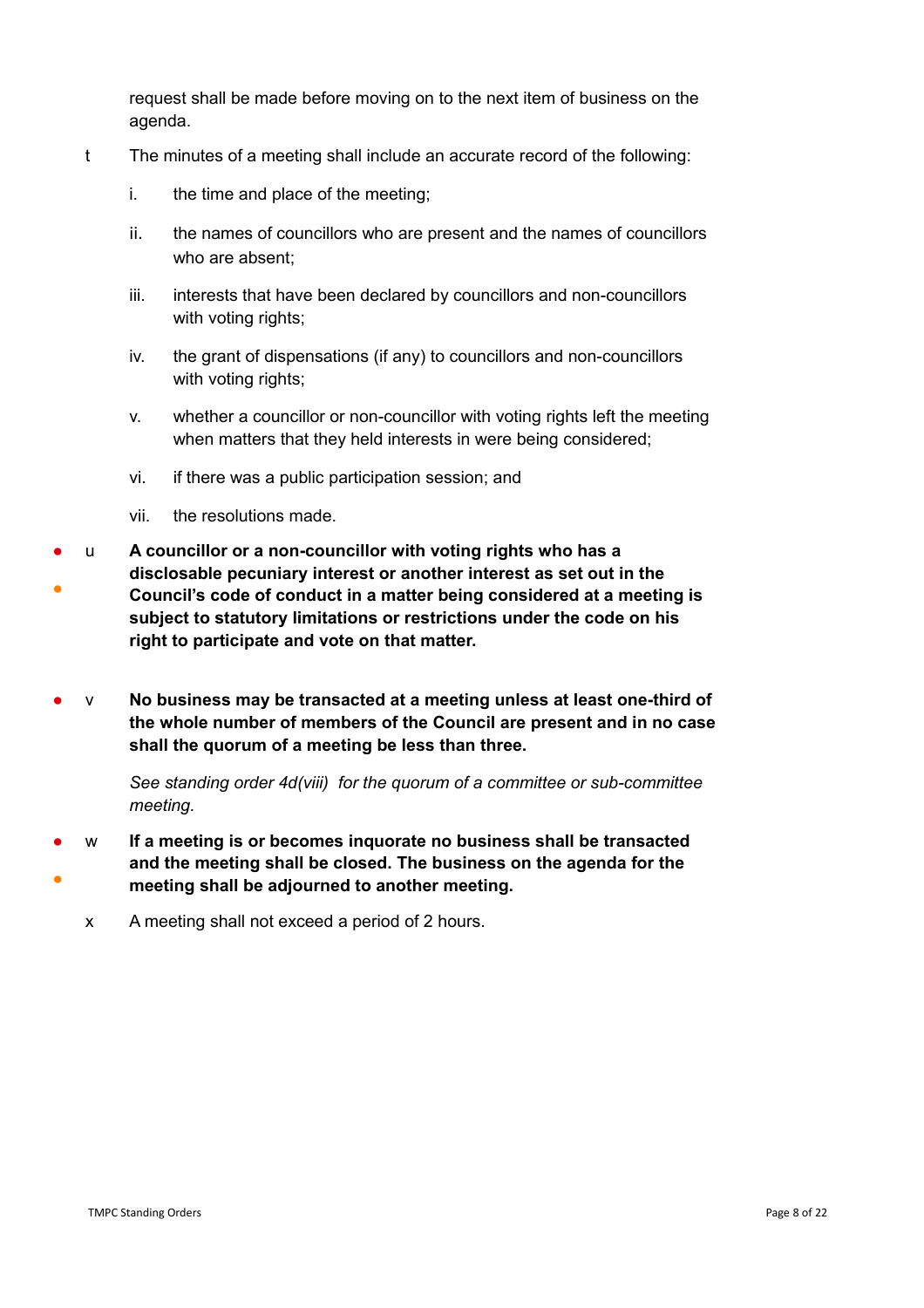## **4. COMMITTEES AND SUB-COMMITTEES**

- a **Unless the Council determines otherwise, a committee may appoint a sub-committee whose terms of reference and members shall be determined by the committee.**
- b **The members of a committee may include non-councillors unless it is a committee which regulates and controls the finances of the Council.**
- c **Unless the Council determines otherwise, all the members of an advisory committee and a sub-committee of the advisory committee may be non-councillors.**
- d The Council may appoint standing committees or other committees as may be necessary, and:
	- i. shall determine their terms of reference;

ii. shall determine the number and time of the ordinary meetings of a standing committee up until the date of the next annual meeting of the Council;

iii. shall permit a committee, other than in respect of the ordinary meetings of a committee, to determine the number and time of its meetings;

iv. shall, subject to standing orders 4(b) and (c), appoint and determine the terms of office of members of such a committee;

v. may, subject to standing orders 4(b) and (c), appoint and determine the terms of office of the substitute members to a committee whose role is to replace the ordinary members at a meeting of a committee if the ordinary members of the committee confirm to the Proper Officer 1 day before the meeting that they are unable to attend;

vi. shall, after it has appointed the members of a standing committee, appoint the chairman of the standing committee;

vii. shall permit a committee other than a standing committee, to appoint its own chairman at the first meeting of the committee;

viii. shall determine the place, notice requirements and quorum for a meeting of a committee and a sub-committee which, in both cases, shall be no less than three;

ix. shall determine if the public may participate at a meeting of a committee;

x. shall determine if the public and press are permitted to attend the meetings of a sub-committee and also the advance public notice requirements, if any, required for the meetings of a sub-committee;

xi. shall determine if the public may participate at a meeting of a sub-committee that they are permitted to attend; and

xii. may dissolve a committee or a sub-committee.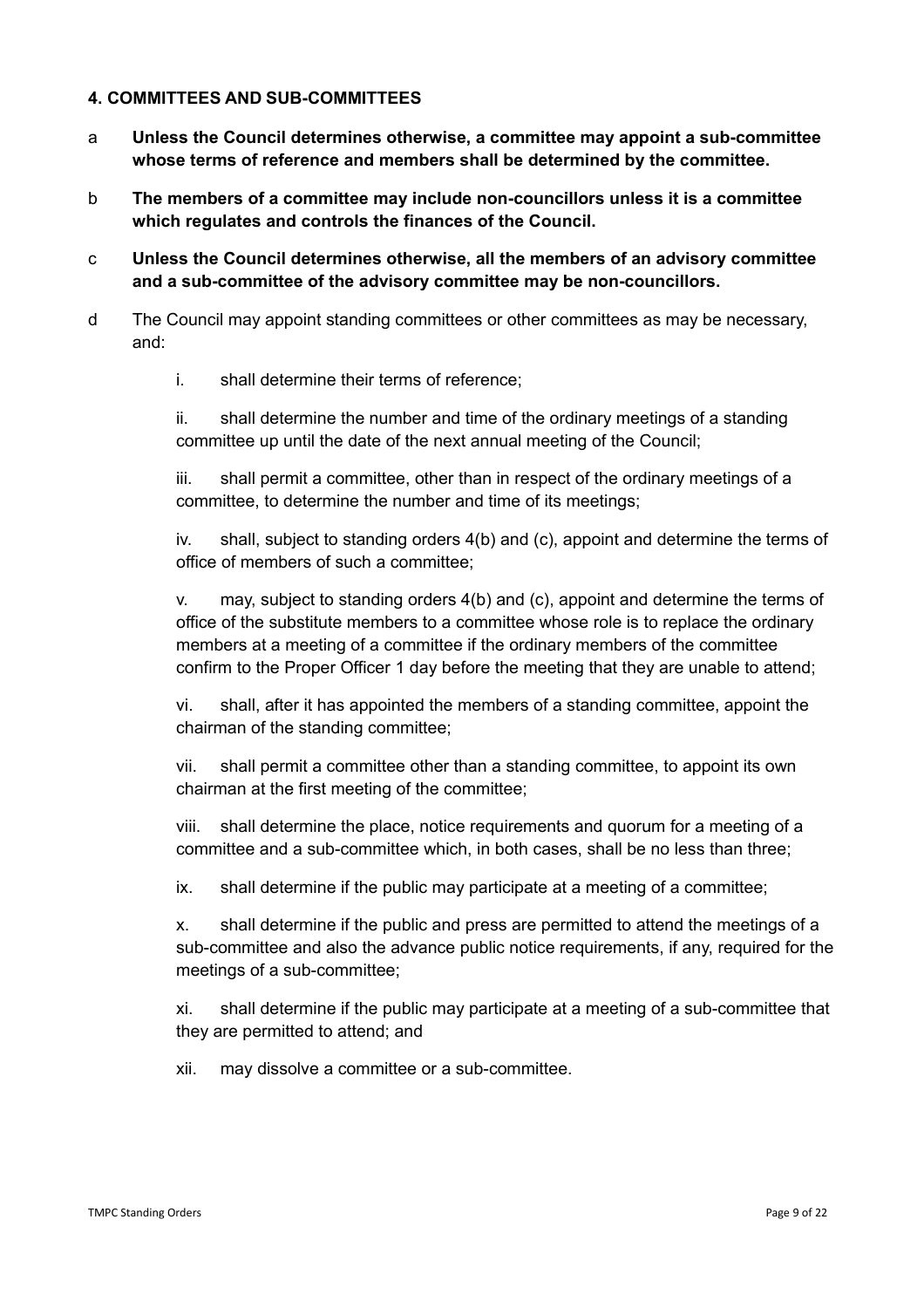#### **5. ORDINARY COUNCIL MEETINGS**

- a **In an election year, the annual meeting of the Council shall be held on or within 14 days following the day on which the councillors elected take office.**
- b **In a year which is not an election year, the annual meeting of the Council shall be held on such day in May as the Council decides.**
- c **If no other time is fixed, the annual meeting of the Council shall take place at 6pm.**
- d **In addition to the annual meeting of the Council, at least three other ordinary meetings shall be held in each year on such dates and times as the Council decides.**
- e **The first business conducted at the annual meeting of the Council shall be the election of the Chairman and Vice-Chairman (if there is one) of the Council.**
- f **The Chairman of the Council, unless he has resigned or becomes disqualified, shall continue in office and preside at the annual meeting until his successor is elected at the next annual meeting of the Council.**
- g **The Vice-Chairman of the Council, if there is one, unless he resigns or becomes disqualified, shall hold office until immediately after the election of the Chairman of the Council at the next annual meeting of the Council.**
- h **In an election year, if the current Chairman of the Council has not been re-elected as a member of the Council, he shall preside at the annual meeting until a successor Chairman of the Council has been elected. The current Chairman of the Council shall not have an original vote in respect of the election of the new Chairman of the Council but shall give a casting vote in the case of an equality of votes.**
- i **In an election year, if the current Chairman of the Council has been re-elected as a member of the Council, he shall preside at the annual meeting until a new Chairman of the Council has been elected. He may exercise an original vote in respect of the election of the new Chairman of the Council and shall give a casting vote in the case of an equality of votes.**
- j Following the election of the Chairman of the Council and Vice-Chairman (if there is one) of the Council at the annual meeting, the business shall include:
	- **i. In an election year, delivery by the Chairman of the Council and councillors of their acceptance of office forms unless the Council resolves for this to be done at a later date. In a year which is not an election year, delivery by the Chairman of the Council of his acceptance of office form unless the Council resolves for this to be done at a later date;**
	- ii. Confirmation of the accuracy of the minutes of the last meeting of the Council;
	- iii. Receipt of the minutes of the last meeting of a committee;
	- iv. Consideration of the recommendations made by a committee;
	- v. Review of delegation arrangements to committees, sub-committees, staff and other local authorities;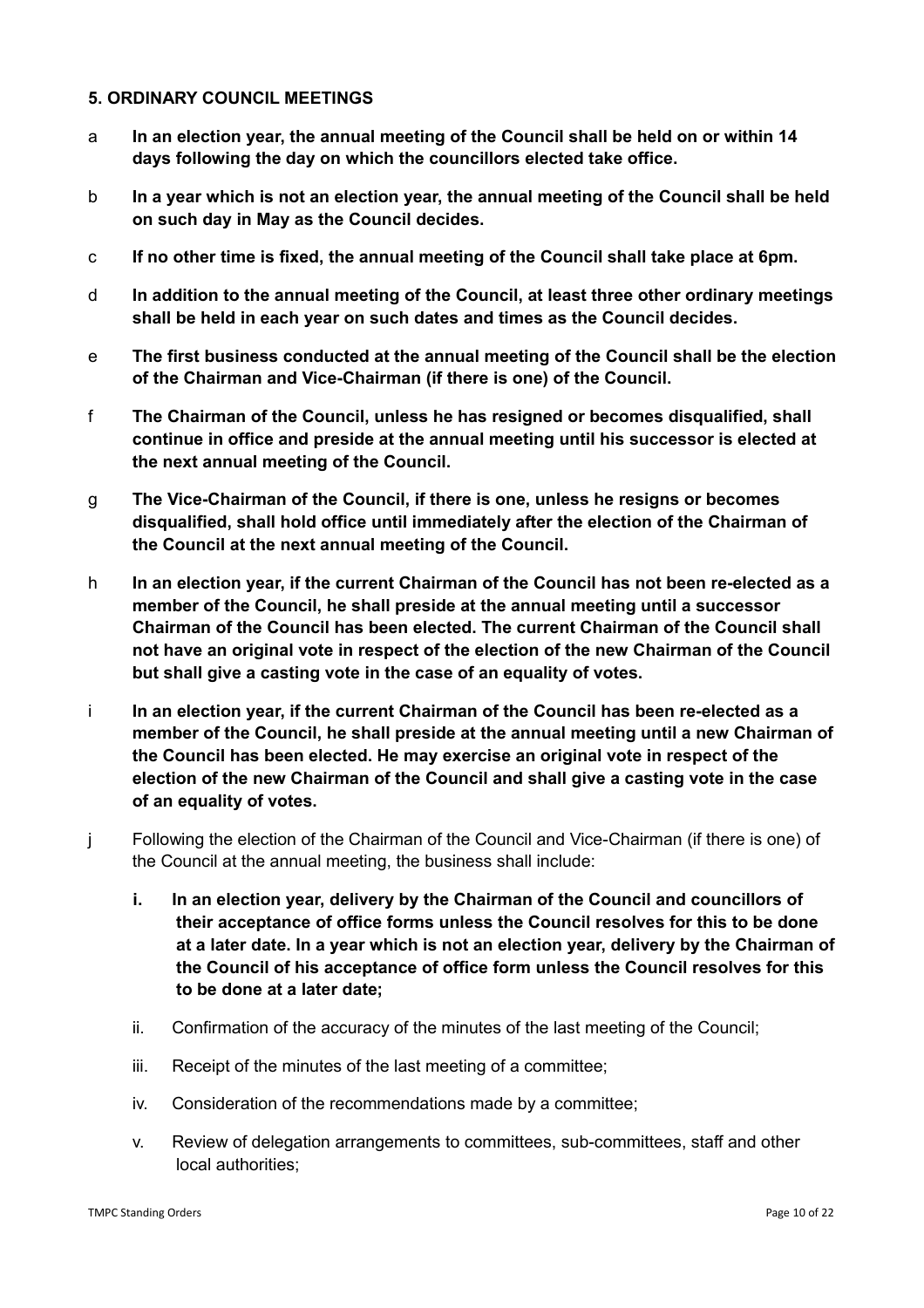- vi. Review of the terms of reference for committees;
- vii. Appointment of members to existing committees;
- viii. Appointment of any new committees in accordance with standing order 4;
- ix. Review and adoption of appropriate standing orders and financial regulations;
- x. Review of arrangements (including legal agreements) with other local authorities, notfor-profit bodies and businesses.
- xi. Review of representation on or work with external bodies and arrangements for reporting back;
- xii. In an election year, to make arrangements with a view to the Council becoming eligible to exercise the general power of competence in the future;
- xiii. Review of inventory of land and other assets including buildings and office equipment;
- xiv. Confirmation of arrangements for insurance cover in respect of all insurable risks;
- xv. Review of the Council's and/or staff subscriptions to other bodies;
- xvi. Review of the Council's complaints procedure;
- xvii. Review of the Council's policies, procedures and practices in respect of its obligations under freedom of information and data protection legislation (*see also standing orders 11, 20 and 21*);
- xviii. Review of the Council's policy for dealing with the press/media;
- xix. Review of the Council's employment policies and procedures;
- xx. Review of the Council's expenditure incurred under s.137 of the Local Government Act 1972 or the general power of competence.
- xxi. Determining the time and place of ordinary meetings of the Council up to and including the next annual meeting of the Council.

# **6. EXTRAORDINARY MEETINGS OF THE COUNCIL, COMMITTEES AND SUB-COMMITTEES**

- a **The Chairman of the Council may convene an extraordinary meeting of the Council at any time.**
- b **If the Chairman of the Council does not call an extraordinary meeting of the Council within seven days of having been requested in writing to do so by two councillors, any two councillors may convene an extraordinary meeting of the Council. The public notice giving the time, place and agenda for such a meeting shall be signed by the two councillors.**
- c The chairman of a committee may convene an extraordinary meeting of the committee at any time.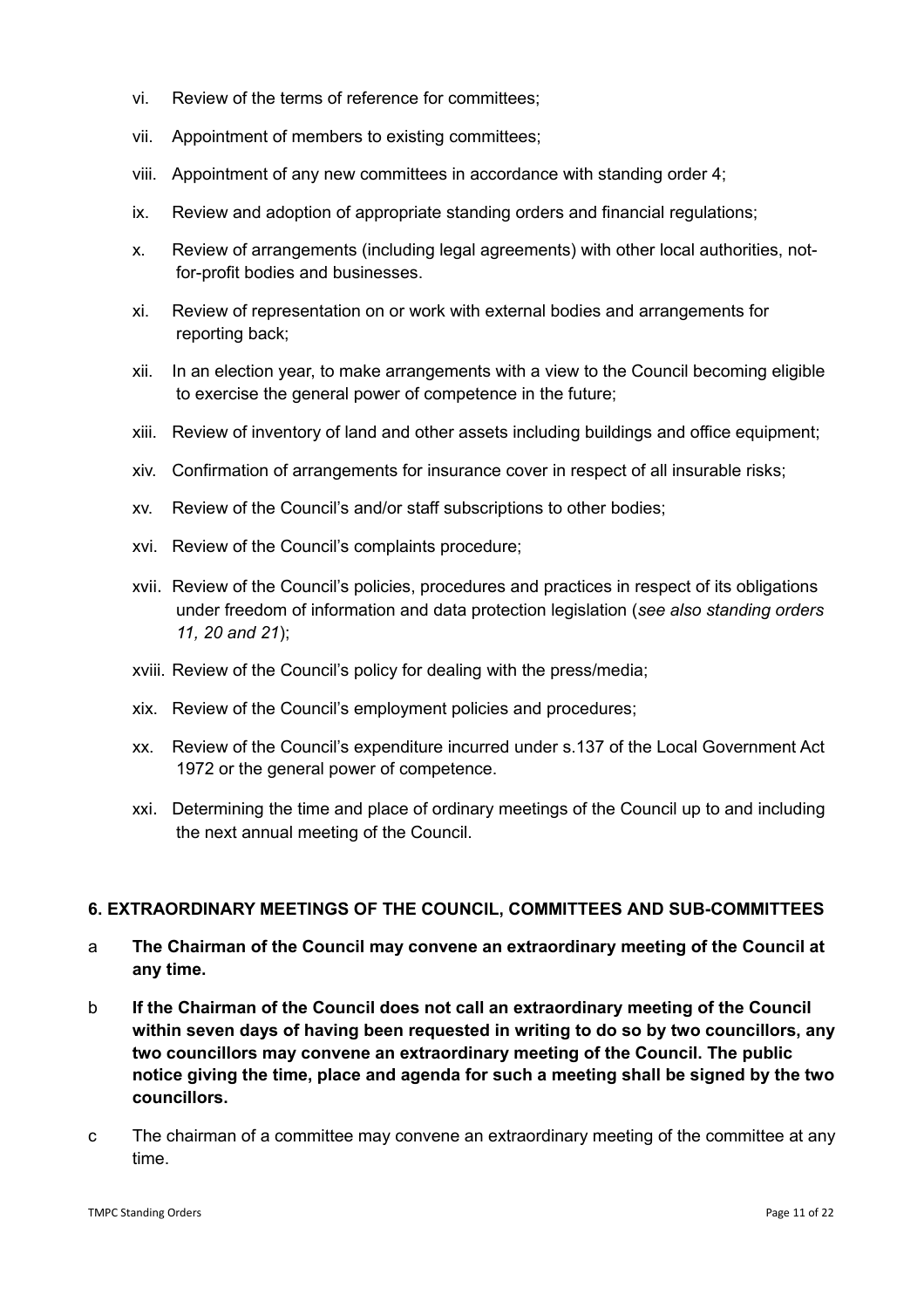d If the chairman of a committee does not call an extraordinary meeting within 5 days of having been requested to do so by 2 members of the committee, any 2 members of the committee may convene an extraordinary meeting of the committee.

# **7. PREVIOUS RESOLUTIONS**

- a A resolution shall not be reversed within six months except either by a special motion, which requires written notice by at least 2 councillors to be given to the Proper Officer in accordance with standing order 9, or by a motion moved in pursuance of the recommendation of a committee.
- b When a motion moved pursuant to standing order 7(a) has been disposed of, no similar motion may be moved for a further six months.

# **8. VOTING ON APPOINTMENTS**

a Where more than two persons have been nominated for a position to be filled by the Council and none of those persons has received an absolute majority of votes in their favour, the name of the person having the least number of votes shall be struck off the list and a fresh vote taken. This process shall continue until a majority of votes is given in favour of one person. A tie in votes may be settled by the casting vote exercisable by the chairman of the meeting.

# **9. MOTIONS FOR A MEETING THAT REQUIRE WRITTEN NOTICE TO BE GIVEN TO THE PROPER OFFICER**

- a A motion shall relate to the responsibilities of the meeting for which it is tabled and in any event shall relate to the performance of the Council's statutory functions, powers and obligations or an issue which specifically affects the Council's area or its residents.
- b No motion may be moved at a meeting unless it is on the agenda and the mover has given written notice of its wording to the Proper Officer at least 5 clear days before the meeting. Clear days do not include the day of the notice or the day of the meeting.
- c The Proper Officer may, before including a motion on the agenda received in accordance with standing order 9(b), correct obvious grammatical or typographical errors in the wording of the motion.
- d If the Proper Officer considers the wording of a motion received in accordance with standing order 9(b) is not clear in meaning, the motion shall be rejected until the mover of the motion resubmits it, so that it can be understood, in writing, to the Proper Officer at least 5 clear days before the meeting.
- e If the wording or subject of a proposed motion is considered improper, the Proper Officer shall consult with the chairman of the forthcoming meeting or, as the case may be, the councillors who have convened the meeting, to consider whether the motion shall be included in the agenda or rejected.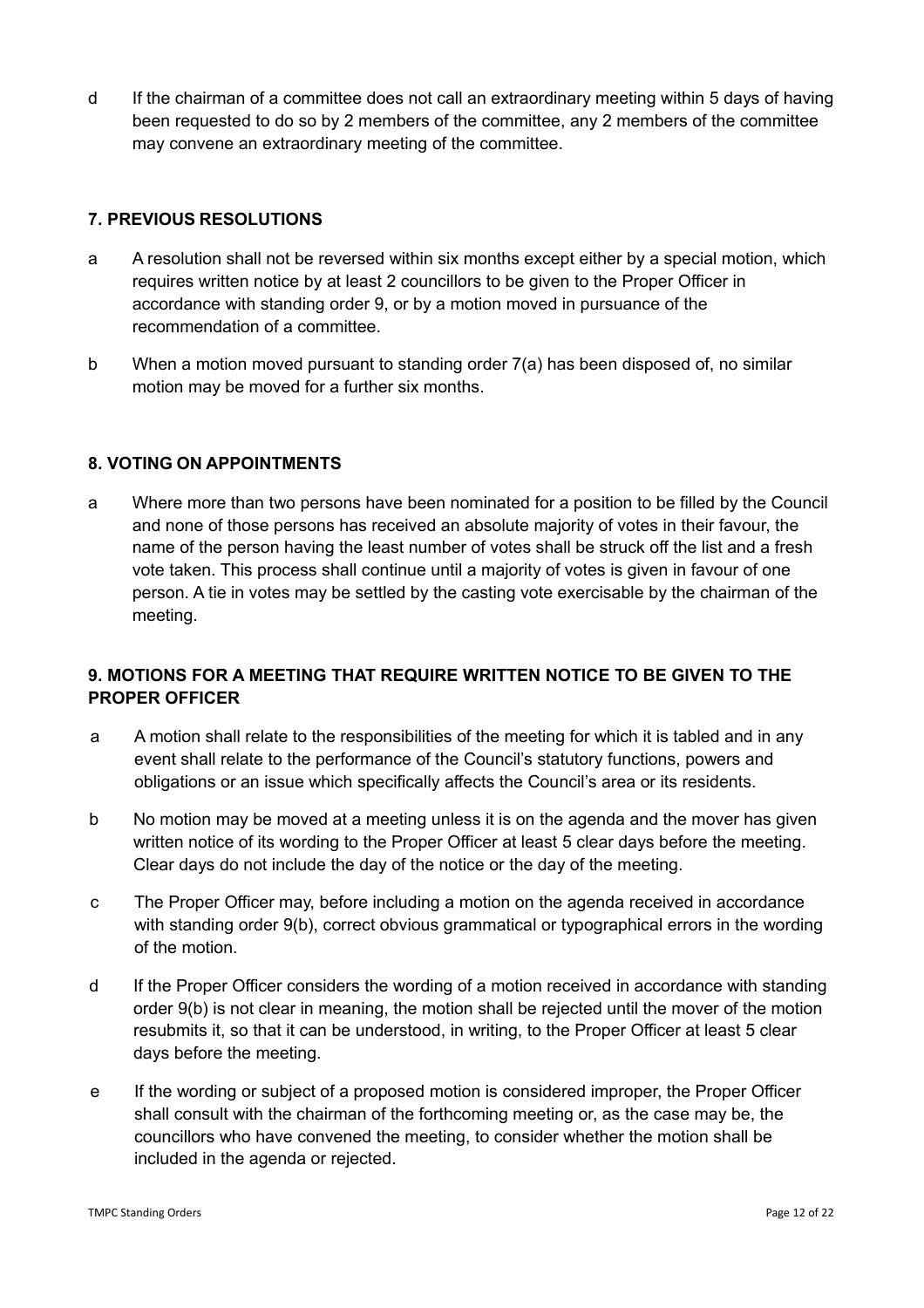- f The decision of the Proper Officer as to whether or not to include the motion on the agenda shall be final.
- g Motions received shall be recorded and numbered in the order that they are received.
- h Motions rejected shall be recorded with an explanation by the Proper Officer of the reason for rejection.

## **10. MOTIONS AT A MEETING THAT DO NOT REQUIRE WRITTEN NOTICE**

- a The following motions may be moved at a meeting without written notice to the Proper Officer:
	- i. to correct an inaccuracy in the draft minutes of a meeting;
	- ii. to move to a vote;
	- iii. to defer consideration of a motion;
	- iv. to refer a motion to a particular committee or sub-committee;
	- v. to appoint a person to preside at a meeting;
	- vi. to change the order of business on the agenda;
	- vii. to proceed to the next business on the agenda;
	- viii. to require a written report;
	- ix. to appoint a committee or sub-committee and their members;
	- x. to extend the time limits for speaking;
	- xi. to exclude the press and public from a meeting in respect of confidential or other information which is prejudicial to the public interest;
	- xii. to not hear further from a councillor or a member of the public;
	- xiii. to exclude a councillor or member of the public for disorderly conduct;
	- xiv. to temporarily suspend the meeting;
	- xv. to suspend a particular standing order (unless it reflects mandatory statutory or legal requirements);
	- xvi. to adjourn the meeting; or
	- xvii. to close the meeting.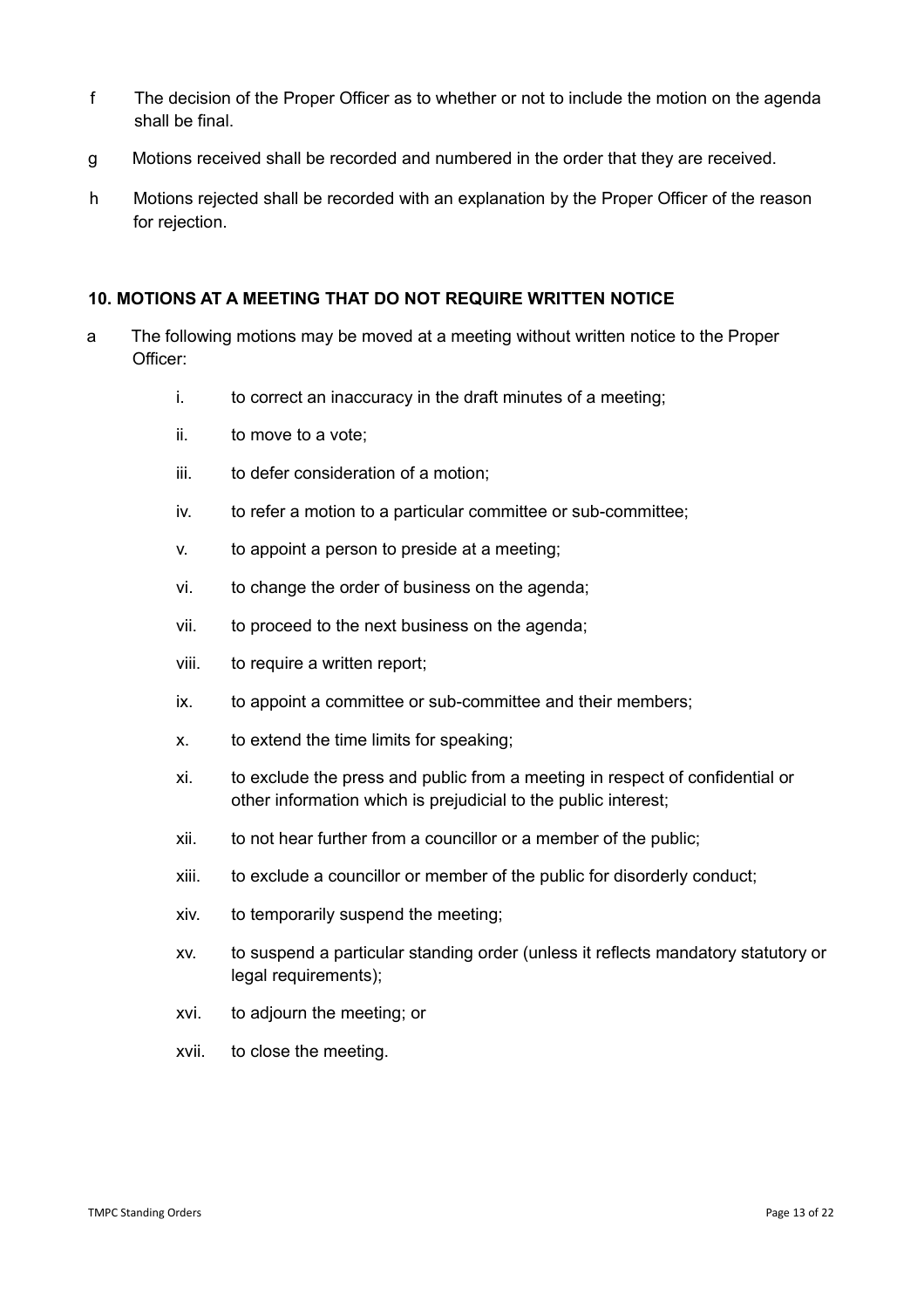## **11. MANAGEMENT OF INFORMATION**

See also standing order 20.

- a **The Council shall have in place and keep under review, technical and organisational measures to keep secure information (including personal data) which it holds in paper and electronic form. Such arrangements shall include deciding who has access to personal data and encryption of personal data.**
- b **The Council shall have in place, and keep under review, policies for the retention and safe destruction of all information (including personal data) which it holds in paper and electronic form. The Council's retention policy shall confirm the period for which information (including personal data) shall be retained or if this is not possible the criteria used to determine that period (e.g. the Limitation Act 1980).**
- c **The agenda, papers that support the agenda and the minutes of a meeting shall not disclose or otherwise undermine confidential information or personal data without legal justification.**
- d **Councillors, staff, the Council's contractors and agents shall not disclose confidential information or personal data without legal justification.**

## **12. DRAFT MINUTES**

Full Council meetings Committee meetings

a If the draft minutes of a preceding meeting have been served on councillors with the agenda to attend the meeting at which they are due to be approved for accuracy, they shall be taken as read.

b There shall be no discussion about the draft minutes of a preceding meeting except in relation to their accuracy. A motion to correct an inaccuracy in the draft minutes shall be moved in accordance with standing order 10(a)(i).

c The accuracy of draft minutes, including any amendment(s) made to them, shall be confirmed by resolution and shall be signed by the chairman of the meeting and stand as an accurate record of the meeting to which the minutes relate.

d If the chairman of the meeting does not consider the minutes to be an accurate record of the meeting to which they relate, he shall sign the minutes and include a paragraph in the following terms or to the same effect:

"The chairman of this meeting does not believe that the minutes of the meeting of the ( ) held on [date] in respect of ( ) were a correct record but his view was not upheld by the meeting and the minutes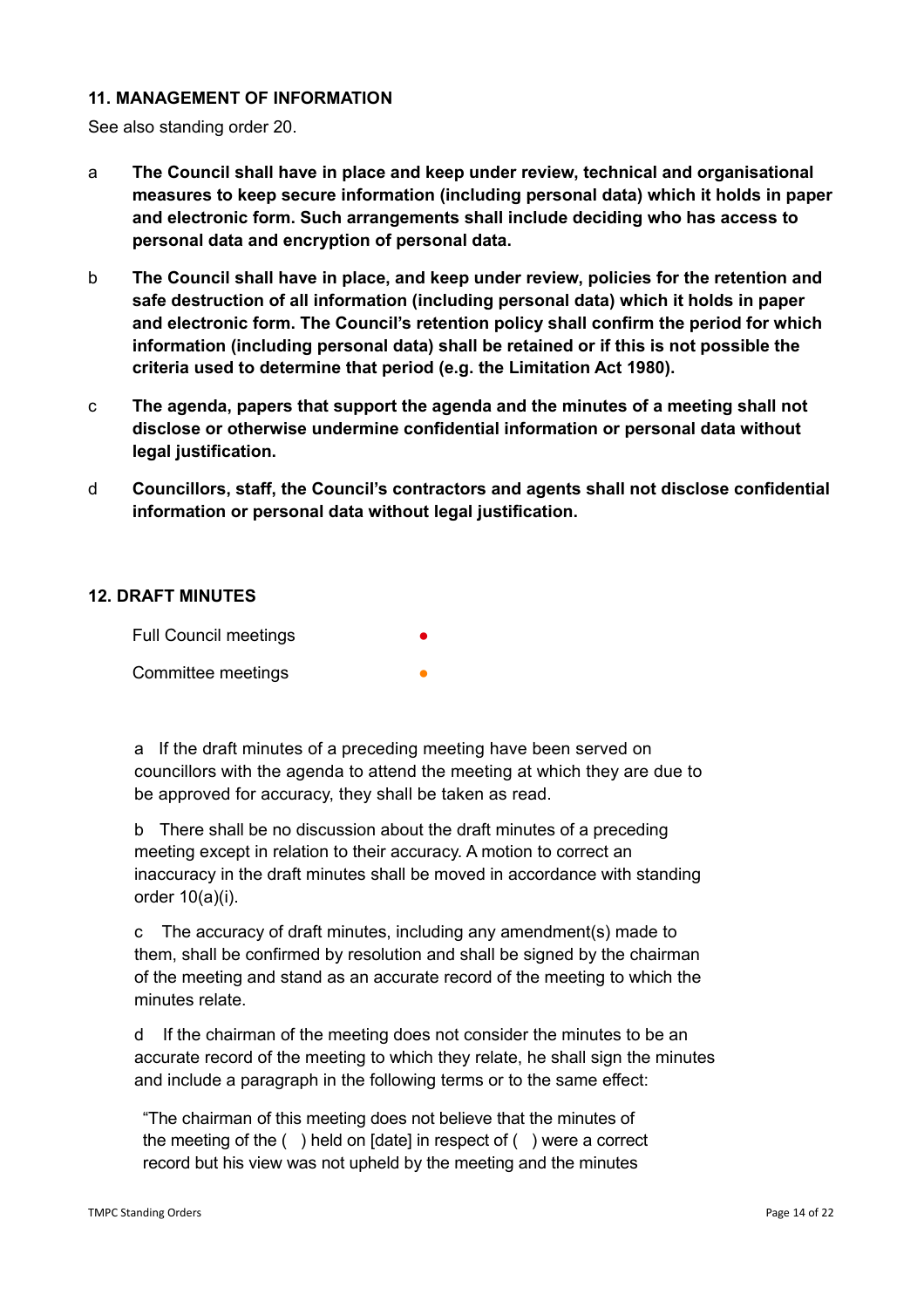are confirmed as an accurate record of the proceedings."

- e **If the Council's gross annual income or expenditure (whichever is higher) does not exceed £25,000, it shall publish draft minutes on a website which is publicly accessible and free of charge not later than one month after the meeting has taken place.**
	- f Subject to the publication of draft minutes in accordance with standing order 12(e) and standing order 20(a) and following a resolution which confirms the accuracy of the minutes of a meeting, the draft minutes or recordings of the meeting for which approved minutes exist shall be destroyed.

## **13. CODE OF CONDUCT AND DISPENSATIONS**

See also standing order 3(u).

●

●

a All councillors and non-councillors with voting rights shall observe the code of conduct adopted by the Council.

b Unless he has been granted a dispensation, a councillor or non-councillor with voting rights shall withdraw from a meeting when it is considering a matter in which he has a disclosable pecuniary interest. He may return to the meeting after it has considered the matter in which he had the interest.

c Unless he has been granted a dispensation, a councillor or non-councillor with voting rights shall withdraw from a meeting when it is considering a matter in which he has another interest if so required by the Council's code of conduct. He may return to the meeting after it has considered the matter in which he had the interest.

d **Dispensation requests shall be in writing and submitted to the Proper Officer** as soon as possible before the meeting, or failing that, at the start of the meeting for which the dispensation is required.

e A decision as to whether to grant a dispensation shall be made by a meeting of the Council, or committee for which the dispensation is required and that decision is final.

- f A dispensation request shall confirm:
- i.i. the description and the nature of the disclosable pecuniary interest or other interest to which the request for the dispensation relates;
- i.ii. whether the dispensation is required to participate at a meeting in a discussion only or a discussion and a vote;
- i.iii. the date of the meeting or the period (not exceeding four years) for which the dispensation is sought; and
- i.iv. an explanation as to why the dispensation is sought.
- g Subject to standing orders 13(d) and (f), a dispensation request shall be considered at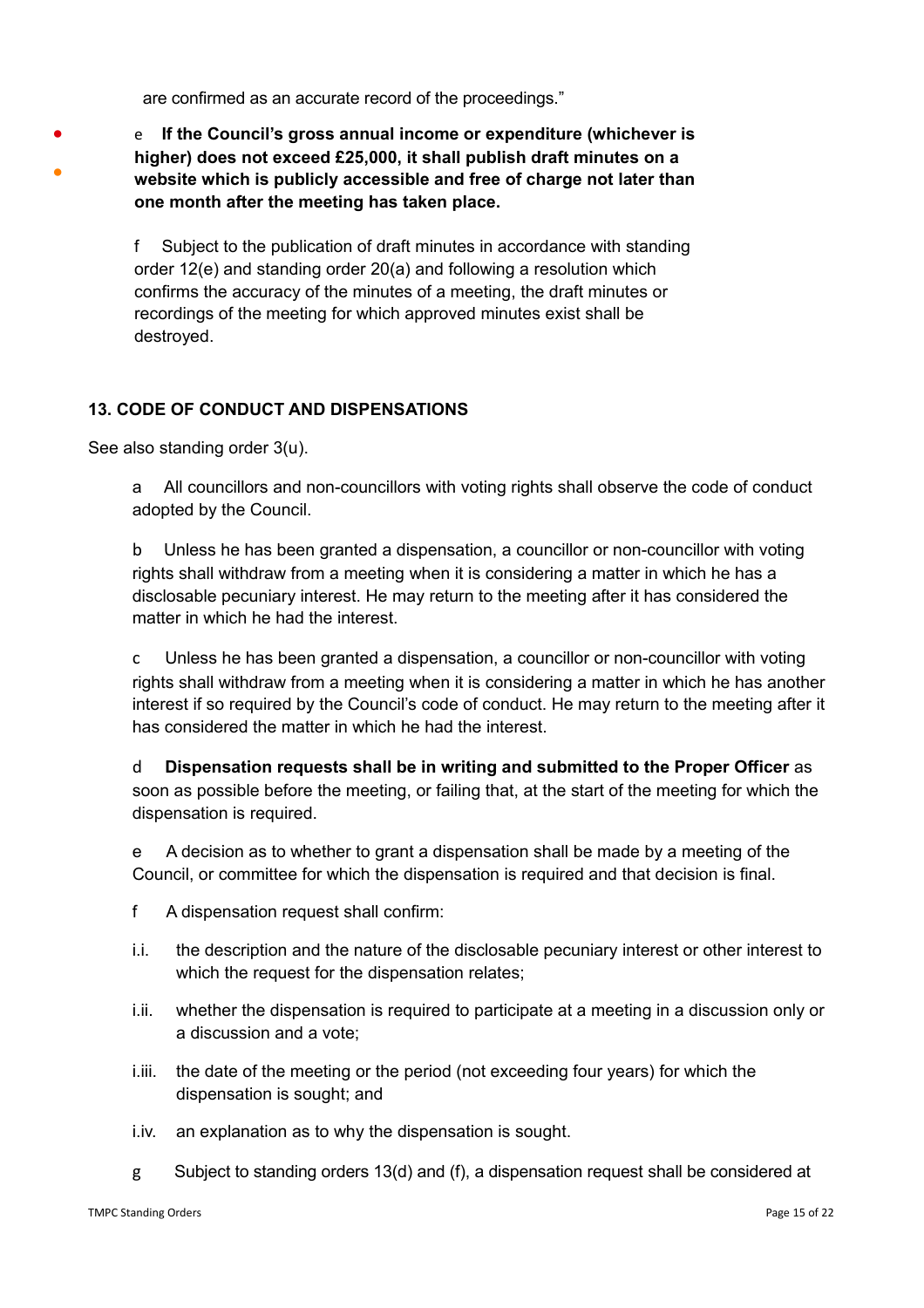the beginning of the meeting of the Council, or committee for which the dispensation is required.

**h A dispensation may be granted in accordance with standing order 13(e) if having regard to all relevant circumstances any of the following apply:**

- **i. Without the dispensation the number of persons prohibited from participating in the particular business would be so great a proportion of the meeting transacting the business as to impede the transaction of the business;**
- **ii. granting the dispensation is in the interests of persons living in the Council's area; or**
- **iii. it is otherwise appropriate to grant a dispensation.**

# **14. CODE OF CONDUCT COMPLAINTS**

- a. Upon notification by the District or Unitary Council that it is dealing with a complaint that a councillor or non-councillor with voting rights has breached the Council's code of conduct, the Proper Officer shall, subject to standing order 11, report this to the Council.
- b. Where the notification in standing order 14(a) relates to a complaint made by the Proper Officer, the Proper Officer shall notify the Chairman of Council of this fact, and the Chairman shall nominate another staff member to assume the duties of the Proper Officer in relation to the complaint until it has been determined and the Council has agreed what action, if any, to take in accordance with standing order 14(d).
- c. The Council may:
	- i. provide information or evidence where such disclosure is necessary to investigate the complaint or is a legal requirement;
	- ii. seek information relevant to the complaint from the person or body with statutory responsibility for investigation of the matter;
- **d. Upon notification by the District or Unitary Council that a councillor or noncouncillor with voting rights has breached the Council's code of conduct, the Council shall consider what, if any, action to take against him. Such action excludes disqualification or suspension from office.**

# **15. PROPER OFFICER**

- a. The Proper Officer shall be either (i) the clerk or (ii) a member of the Council nominated by the Council to undertake the work of the Proper Officer when the Proper Officer is absent.
- b. The Proper Officer shall:
	- i. **at least three clear days before a meeting of the council, or committee,**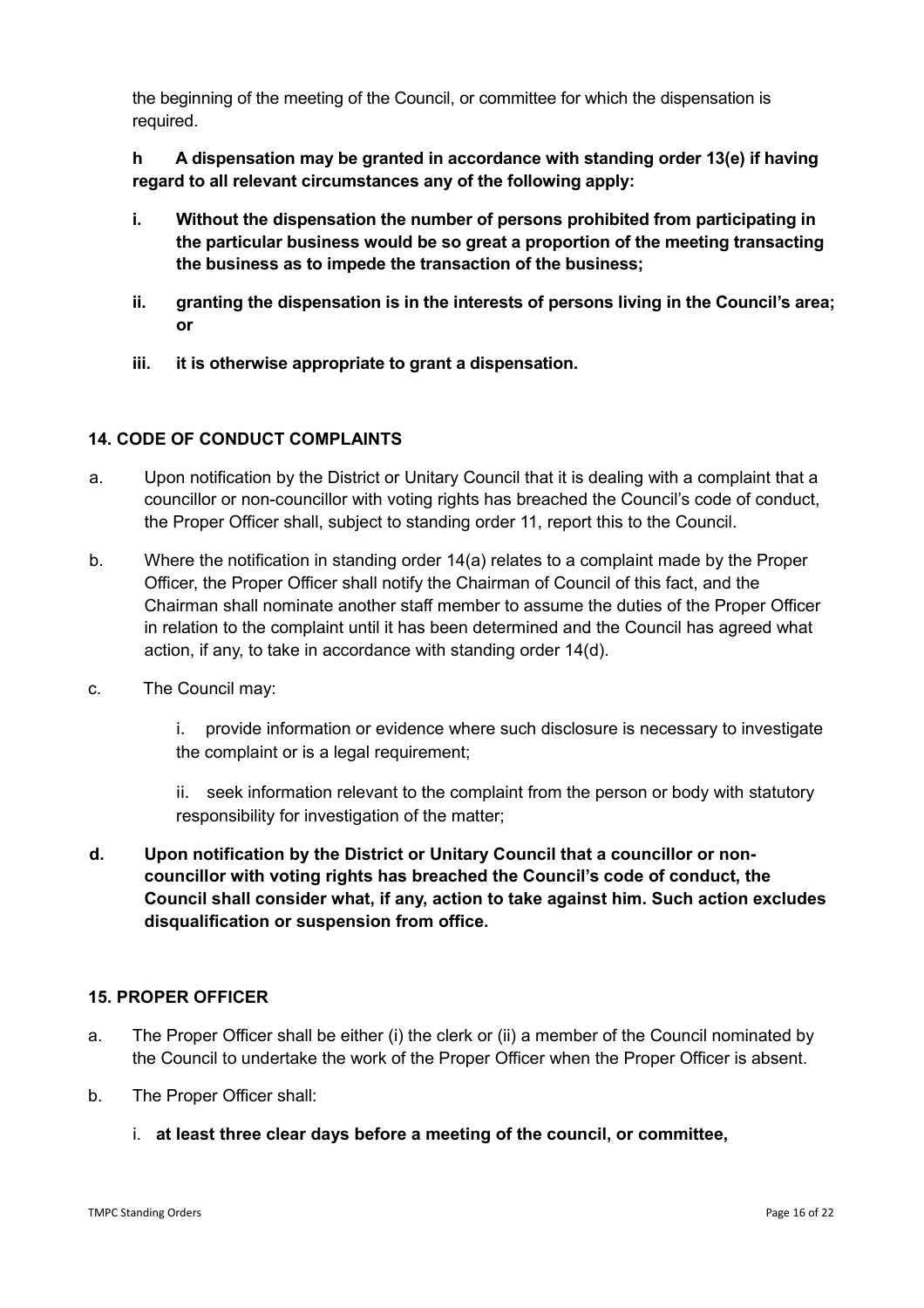- **serve on councillors by delivery or post at their residences or by email authenticated in such manner as the Proper Officer thinks fit, a signed summons confirming the time, place and the agenda (provided the councillor has consented to service by email), and**
- **provide, in a conspicuous place, public notice of the time, place and agenda (provided that the public notice with agenda of an extraordinary meeting of the Council convened by councillors is signed by them).**

*See standing order 3(b) for the meaning of clear days for a meeting of a full council and standing order 3(c) for the meaning of clear days for a meeting of a committee;*

ii. subject to standing order 9, include on the agenda all motions in the order received unless a councillor has given written notice at least 5 days before the meeting confirming his withdrawal of it:

iii. **convene a meeting of the Council for the election of a new Chairman of the Council, occasioned by a casual vacancy in his office;**

iv. **facilitate inspection of the minute book by local government electors;**

# v. **receive and retain copies of byelaws made by other local authorities;**

- vi. hold acceptance of office forms from councillors;
- vii. hold a copy of every councillor's register of interests;

viii. assist with responding to requests made under freedom of information legislation and rights exercisable under data protection legislation, in accordance with the Council's relevant policies and procedures;

ix. liaise, as appropriate, with the Council's Data Protection Officer (if there is one);

x. receive and send general correspondence and notices on behalf of the Council except where there is a resolution to the contrary;

xi. assist in the organisation of, storage of, access to, security of and destruction of information held by the Council in paper and electronic form subject to the requirements of data protection and freedom of information legislation and other legitimate requirements (e.g. the Limitation Act 1980);

xii. arrange for legal deeds to be executed; (*see also standing order 23);*

xiii. arrange or manage the prompt authorisation, approval, and instruction regarding any payments to be made by the Council in accordance with its financial regulations;

xiv. record every planning application notified to the Council and the Council's response to the local planning authority in a book for such purpose;

xv. refer a planning application received by the Council to the Chairman or in his absence the Vice-Chairman (if there is one) of the Council within two working days of receipt to facilitate an extraordinary meeting if the nature of a planning application requires consideration before the next ordinary meeting of the Council;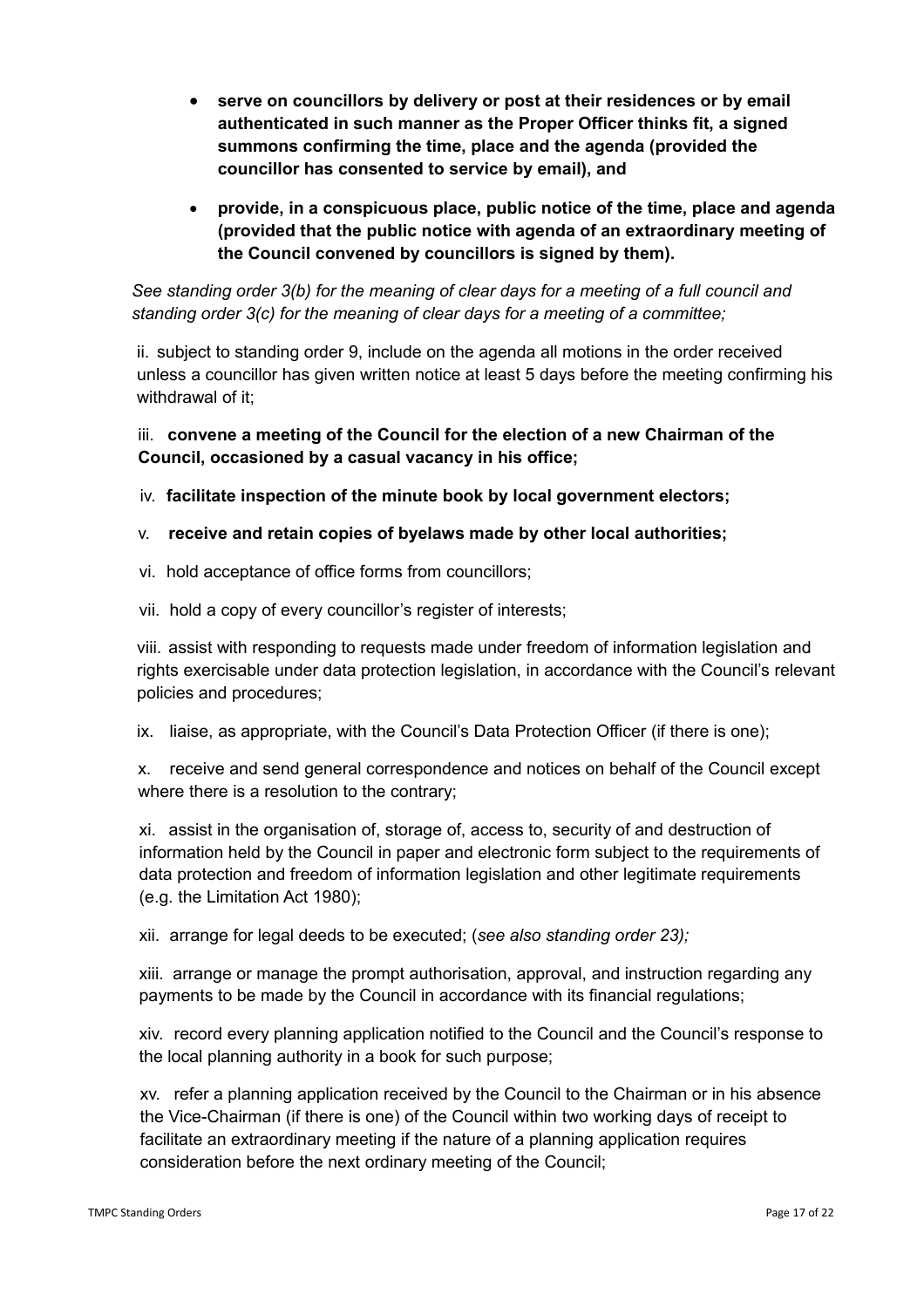xvi. manage access to information about the Council via the publication scheme; and

xvii. retain custody of the seal of the Council (if there is one) which shall not be used without a resolution to that effect. (s*ee also standing order 23).*

# **16. RESPONSIBLE FINANCIAL OFFICER**

a The Council shall appoint an appropriate member of the Council to undertake the work of the Responsible Financial Officer when the Responsible Financial Officer is absent.

# **17. ACCOUNTS AND ACCOUNTING STATEMENTS**

- a "Proper practices" in standing orders refer to the most recent version of "Governance and Accountability for Local Councils – a Practitioners' Guide".
- b All payments by the Council shall be authorised, approved and paid in accordance with the law, proper practices and the Council's financial regulations.
- c The Responsible Financial Officer shall supply to each councillor as soon as practicable after 30 June, 30 September and 31 December in each year a statement to summarise:
	- i. the Council's receipts and payments (or income and expenditure) for each quarter;

ii. the Council's aggregate receipts and payments (or income and expenditure) for the year to date;

iii. the balances held at the end of the quarter being reported and

which includes a comparison with the budget for the financial year and highlights any actual or potential overspends.

d As soon as possible after the financial year end at 31 March, the Responsible Financial Officer shall provide:

> i. each councillor with a statement summarising the Council's receipts and payments (or income and expenditure) for the last quarter and the year to date for information; and

ii. to the Council the accounting statements for the year in the form of Section 2 of the annual governance and accountability return, as required by proper practices, for consideration and approval.

e The year-end accounting statements shall be prepared in accordance with proper practices and apply the form of accounts determined by the Council (receipts and payments, or income and expenditure) for the year to 31 March. A completed draft annual governance and accountability return shall be presented to all councillors at least 14 days prior to anticipated approval by the Council. The annual governance and accountability return of the Council, which is subject to external audit, including the annual governance statement, shall be presented to the Council for consideration and formal approval before 30 June.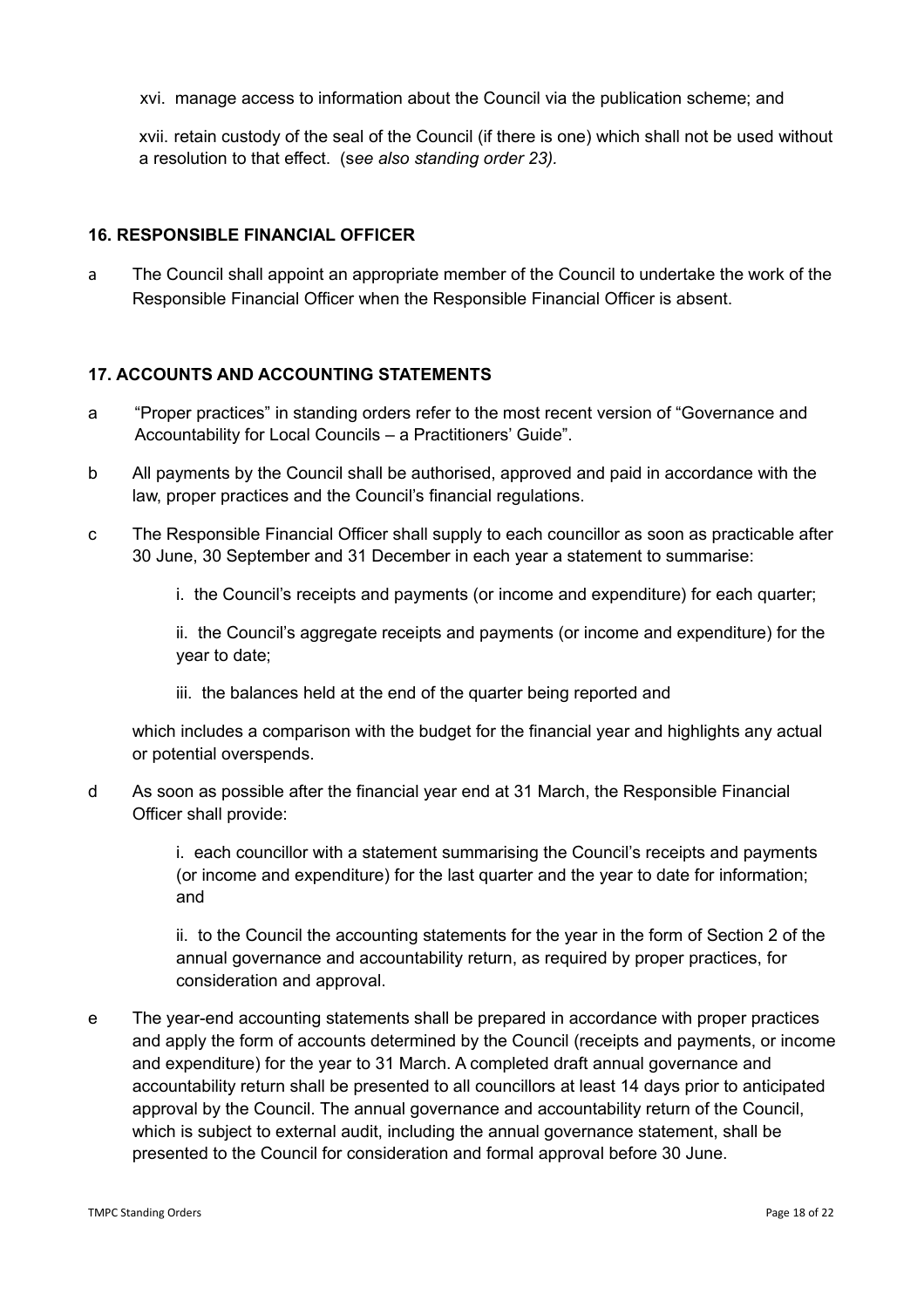# **18. FINANCIAL CONTROLS AND PROCUREMENT**

- a. The Council shall consider and approve financial regulations drawn up by the Responsible Financial Officer, which shall include detailed arrangements in respect of the following:
	- i. the keeping of accounting records and systems of internal controls;
	- ii. the assessment and management of financial risks faced by the Council;

iii. the work of the independent internal auditor in accordance with proper practices and the receipt of regular reports from the internal auditor, which shall be required at least annually;

iv. the inspection and copying by councillors and local electors of the Council's accounts and/or orders of payments; and

v. whether contracts with an estimated value below **£25,000** due to special circumstances are exempt from a tendering process or procurement exercise.

- b. Financial regulations shall be reviewed regularly and at least annually for fitness of purpose.
- c. **A public contract regulated by the Public Contracts Regulations 2015 with an estimated value in excess of £25,000 but less than the relevant thresholds in standing order 18(f) is subject to Regulations 109-114 of the Public Contracts Regulations 2015 which include a requirement on the Council to advertise the contract opportunity on the Contracts Finder website regardless of what other means it uses to advertise the opportunity unless it proposes to use an existing list of approved suppliers (framework agreement).**
- d. Subject to additional requirements in the financial regulations of the Council, the tender process for contracts for the supply of goods, materials, services or the execution of works shall include, as a minimum, the following steps:

i. a specification for the goods, materials, services or the execution of works shall be drawn up;

ii. an invitation to tender shall be drawn up to confirm (i) the Council's specification (ii) the time, date and address for the submission of tenders (iii) the date of the Council's written response to the tender and (iv) the prohibition on prospective contractors contacting councillors or staff to encourage or support their tender outside the prescribed process;

iii. the invitation to tender shall be advertised in a local newspaper and in any other manner that is appropriate;

iv. tenders are to be submitted in writing in a sealed marked envelope addressed to the Proper Officer;

v. tenders shall be opened by the Proper Officer in the presence of at least one councillor after the deadline for submission of tenders has passed;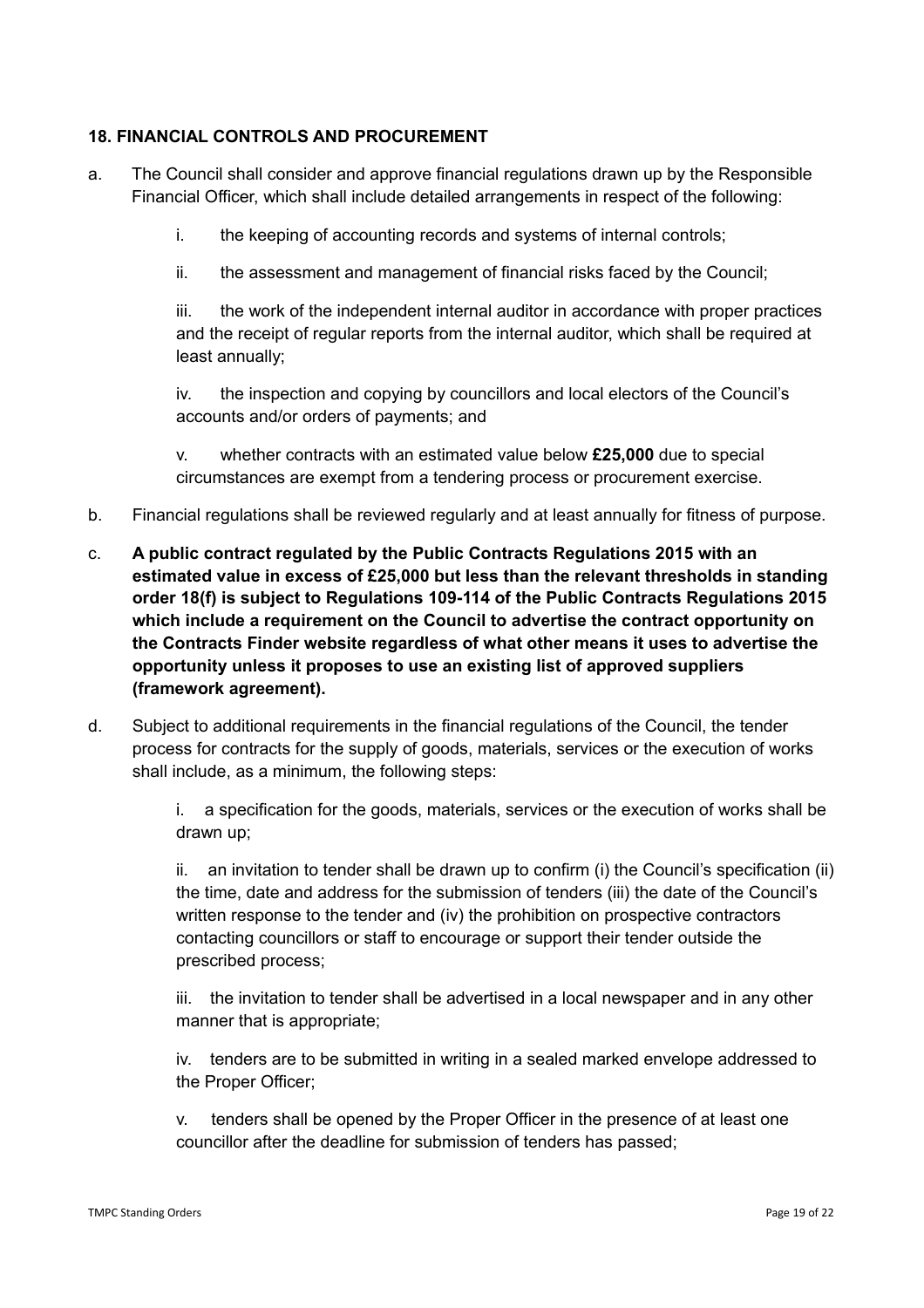vi. tenders are to be reported to and considered by the appropriate meeting of the Council or a committee or sub-committee with delegated responsibility.

- e. Neither the Council, nor a committee or a sub-committee with delegated responsibility for considering tenders, is bound to accept the lowest value tender.
- f. **A public contract regulated by the Public Contracts Regulations 2015 with an estimated value in excess of £189,330 for a public service or supply contract or in excess of £4,733,252 for a public works contract; or £663,540 for a social and other specific services contract (or other thresholds determined by the European Commission every two years and published in the Official Journal of the European Union (OJEU)) shall comply with the relevant procurement procedures and other requirements in the Public Contracts Regulations 2015 which include advertising the contract opportunity on the Contracts Finder website and in OJEU.**
- g. **A public contract in connection with the supply of gas, heat, electricity, drinking water, transport services, or postal services to the public; or the provision of a port or airport; or the exploration for or extraction of gas, oil or solid fuel with an estimated value in excess of £378,660 for a supply, services or design contract; or in excess of £4,733,252 for a works contract; or £663,540 for a social and other specific services contract (or other thresholds determined by the European Commission every two years and published in OJEU) shall comply with the relevant procurement procedures and other requirements in the Utilities Contracts Regulations 2016.**

## **19. HANDLING STAFF MATTERS**

- a A matter personal to a member of staff that is being considered by a meeting of Council is subject to standing order 11.
- b Subject to the Council's policy regarding absences from work, the Council's most senior member of staff shall notify the chairman or, if he is not available, the vice-chairman (if there is one) of absence occasioned by illness or other reason and that person shall report such absence to the Council at its next meeting.
- c The chairman of Council or in his absence, the vice-chairman (if there is one) shall upon a resolution conduct a review of the performance and annual appraisal of the work of the Clerk. The reviews and appraisal shall be reported in writing and are subject to approval by resolution by the Council.
- d Subject to the Council's policy regarding the handling of grievance matters, the Council's most senior member of staff shall contact the chairman of the Council in respect of an informal or formal grievance matter, and this matter shall be reported back and progressed by resolution of the Council.
- e Subject to the Council's policy regarding the handling of grievance matters, if an informal or formal grievance matter raised by a member of staff relates to the chairman or vicechairman, this shall be communicated to another member of the Council, which shall be reported back and progressed by resolution of the Council.
- f Any persons responsible for all or part of the management of staff shall treat as confidential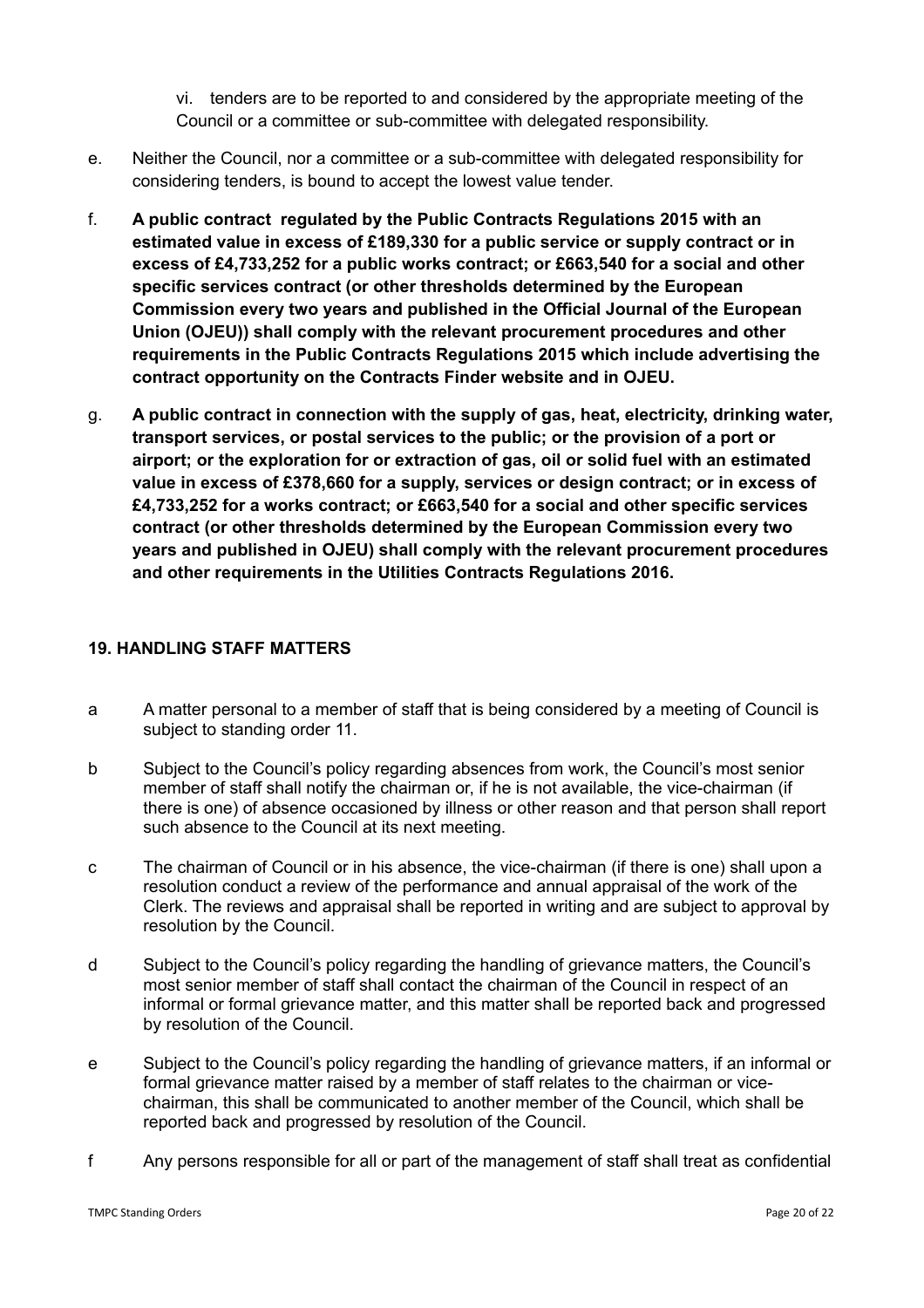the written records of all meetings relating to their performance, capabilities, grievance or disciplinary matters.

g In accordance with standing order 11(a), persons with line management responsibilities shall have access to staff records referred to in standing order 19(f).

## **20. RESPONSIBILITIES TO PROVIDE INFORMATION**

See also standing order 21.

- a **In accordance with freedom of information legislation, the Council shall publish information in accordance with its publication scheme and respond to requests for information held by the Council.**
- b **The Council shall publish information in accordance with the requirements of the Smaller Authorities (Transparency Requirements) (England) Regulations 2015.**

## **21. RESPONSIBILITIES UNDER DATA PROTECTION LEGISLATION**

Below is not an exclusive list. See also standing order 11.

- a The Council may appoint a Data Protection Officer.
- b **The Council shall have policies and procedures in place to respond to an individual exercising statutory rights concerning his personal data.**
- c **The Council shall have a written policy in place for responding to and managing a personal data breach.**
- d **The Council shall keep a record of all personal data breaches comprising the facts relating to the personal data breach, its effects and the remedial action taken.**
- e **The Council shall ensure that information communicated in its privacy notice(s) is in an easily accessible and available form and kept up to date.**
- f **The Council shall maintain a written record of its processing activities.**

## **22. RELATIONS WITH THE PRESS/MEDIA**

a Requests from the press or other media for an oral or written comment or statement from the Council, its councillors or staff shall be handled in accordance with the Council's policy in respect of dealing with the press and/or other media.